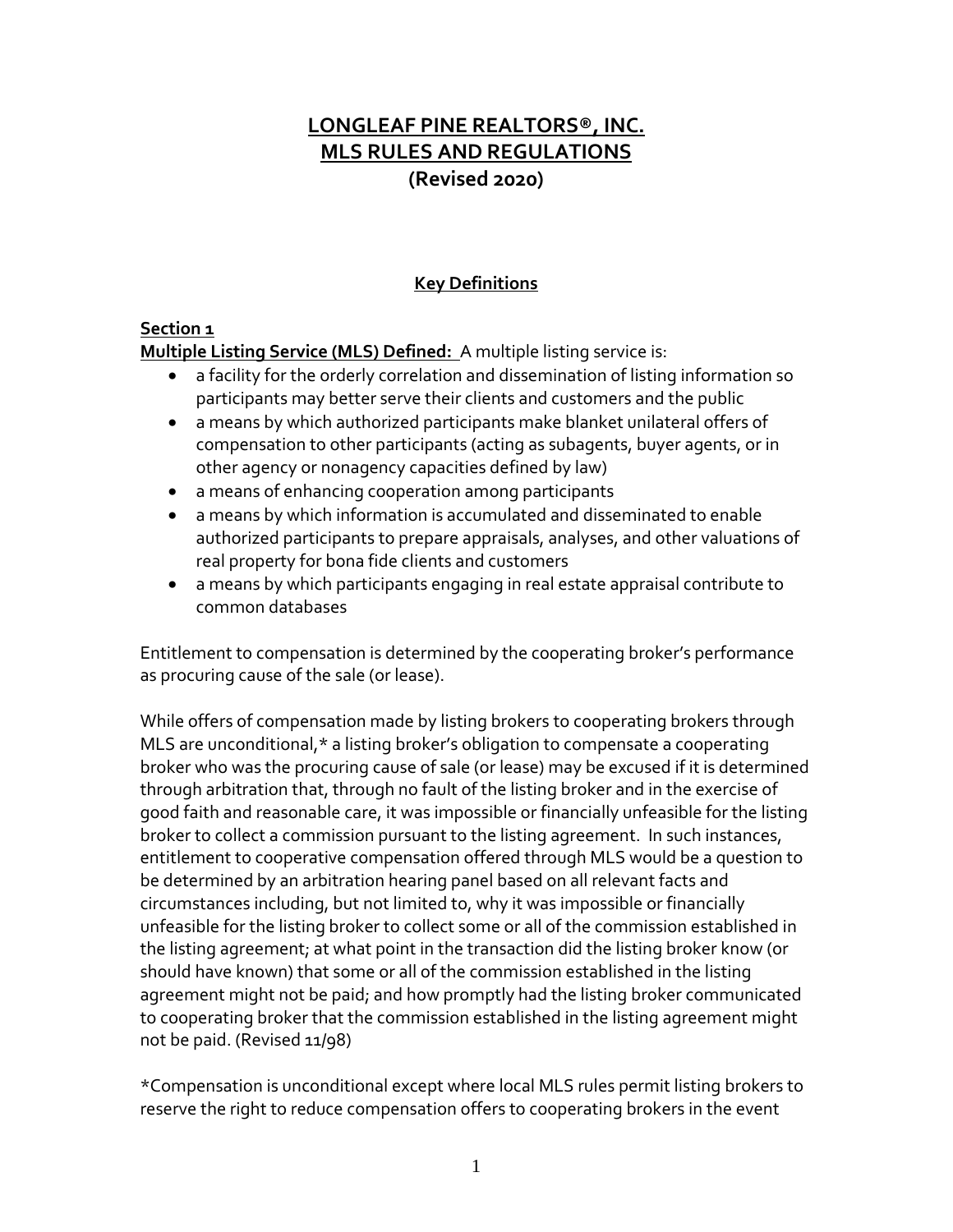that the commission established in a listing contract is reduced by court action or by actions of a lender.

#### **Section 2**

**Definition of MLS Participant (Policy Statement 7.9):** Where the term REALTOR® is used in this explanation of policy in connection with the word member or the word participant, it shall be construed to mean the REALTOR® principal or principals, of this or any other association, or a firm comprised of REALTOR® principals participating in a multiple listing service owned and operated by the board. Participatory rights shall be held by an individual principal broker unless determined by the association or MLS to be held by a firm. It shall not be construed to include individuals other than a principal or principals who are REALTOR® members of this or any other association, or who are legally entitled to participate without association membership. However, under no circumstances is any individual or firm, regardless of membership status, entitled to MLS membership or participation unless they hold a current, valid real estate broker's license and offer or accept cooperation and compensation to and from other participants or are licensed or certified by an appropriate state regulatory agency to engage in the appraisal of real property. Use of information developed by or published by an association multiple listing service is strictly limited to the activities authorized under a participant's licensure(s) or certification and unauthorized uses are prohibited. (Amended 11/08)

Mere possession of a broker's license is not sufficient to qualify for MLS participation. Rather, the requirement that an individual or firm offers or accepts cooperation and compensation means that the participant actively endeavors during the operation of its real estate business to list real property of the type listed on the MLS and/or to accept offers of cooperation and compensation made by listing brokers or agents in the MLS. "Actively" means on a continual and ongoing basis during the operation of the participant's real estate business. The "actively" requirement is not intended to preclude MLS participation by a participant or potential participant that operates a real estate business on a part-time, seasonal, or similarly time-limited basis or that has its business interrupted by periods of relative inactivity occasioned by market conditions. Similarly, the requirement is not intended to deny MLS participation to a participant or potential participant who has not achieved a minimum number of transactions despite good faith efforts. Nor is it intended to permit an MLS to deny participation based on the level of service provided by the participant or potential participant as long as the level of service satisfies state law. (Adopted 11/08)

The key is that the participant or potential participant actively endeavors to make or accept offers of cooperation and compensation with respect to properties of the type that are listed on the MLS in which participation is sought. This requirement does not permit an MLS to deny participation to a participant or potential participant that operates a "Virtual Office Website "(VOW) (including a VOW that the participant uses to refer customers to other participants) if the participant or potential participant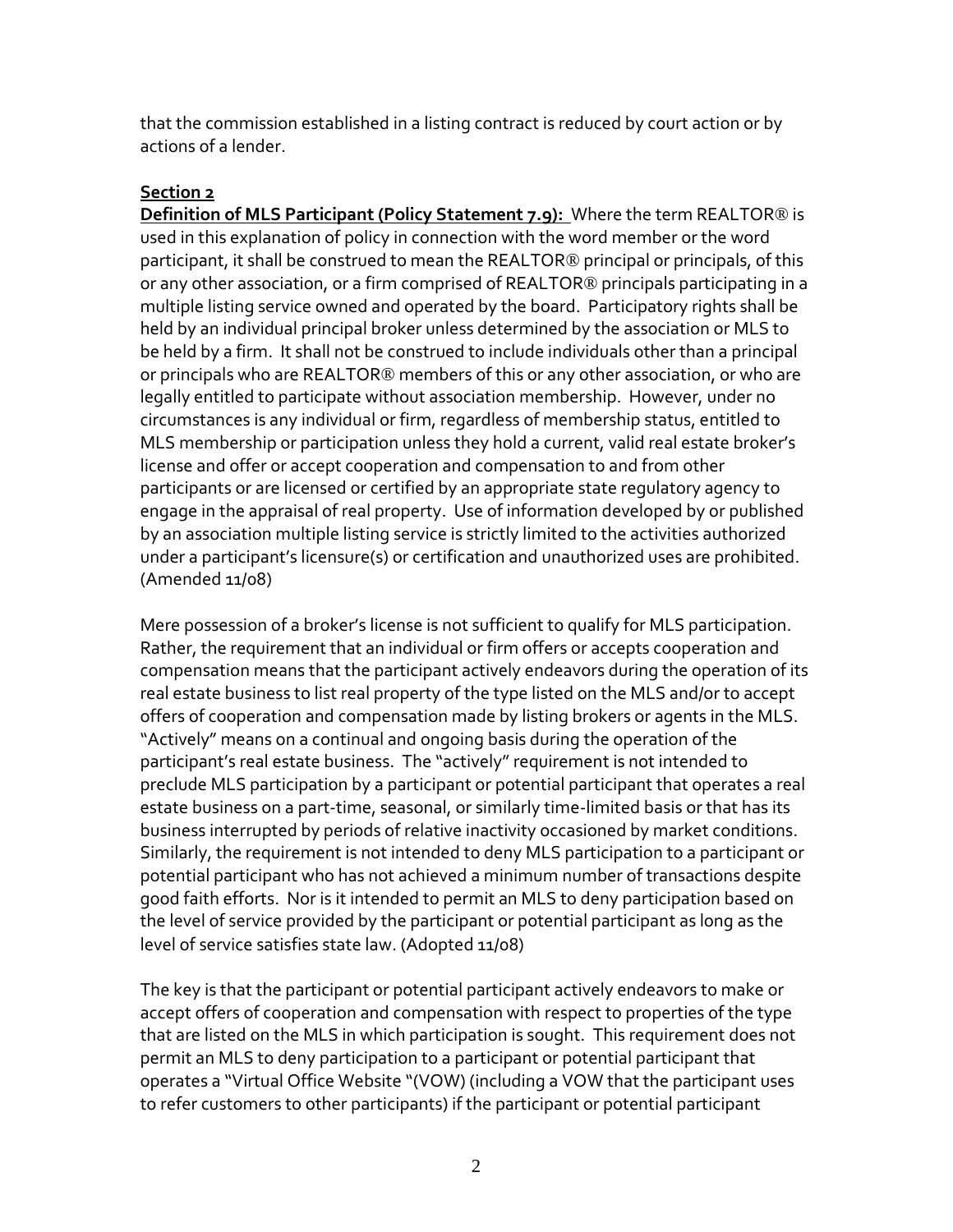actively endeavors to make or accept offers of cooperation and compensation. An MLS may evaluate whether a participant or potential participant actively endeavors during the operation of its real estate business to offer or accept cooperation and compensation only if the MLS has a reasonable basis to believe that the participant or potential participant is in fact not doing so. The membership requirement shall be applied in a nondiscriminatory manner to all participants and potential participants. (Adopted 11/08)

Further, none of the foregoing is intended to convey participation or membership or any right of access to information developed by or published by an association multiple listing service where access to such information is prohibited by law. Additionally, the foregoing does not prohibit association multiple listing services, at their discretion, from categorizing non-principal brokers, sales licensees, licensed and certified appraisers and others affiliated with the MLS members or participants as users or subscribers and, holding such individuals personally subject to the rules and regulations and any other governing provisions of the MLS and to discipline for violations thereof. MLSs may, as a matter of local determination, limit participatory rights to individual principal brokers, or to their firms, and to licensed or certified appraisers, who maintain an office or Internet presence from which they are available to represent real estate sellers, buyers, lessors or lessees or from which they provide appraisal services. (Amended 5/02)

Where the terms subscriber or user are used in connection with a multiple listing service owned or operated by an association of REALTORS®, they refer to non-principal brokers, sales licensees, and licensed and certified real estate appraisers affiliated with an MLS participant and my, as a matter of local option, also include a participant's affiliated unlicensed administrative and clerical staff, personal assistants, and individuals seeking licensure or certification as real estate appraisers provided that any such individual is under the direct supervision of an MLS participant or the participant's licensed designee. If such access is available to unlicensed or uncertified individuals, their access is subject to the rules and regulations, the payment of applicable fees and charges (if any), and the limitations and restrictions of state law. None of the foregoing shall diminish the participants ultimate responsibility for ensuring compliance with the rules and regulations of the MLS by all individuals affiliated with the participant. (Adopted 4/92)

Under the Board of Choice policy, MLS participatory rights shall be available to any REALTOR® (principal) or any firm comprised of REALTORS® (principals) irrespective of where they hold primary membership subject only to their agreement to abide by an MLS rules and regulations; agreement to arbitrate disputes with other participants; and payment of any MLS dues, fees and charges. Participatory rights granted under Board of Choice do not confer voting privileges or eligibility for office as an MLS committee member, officers, or director, except as granted at the discretion of the local board and /or MLS. (Amended 5/97)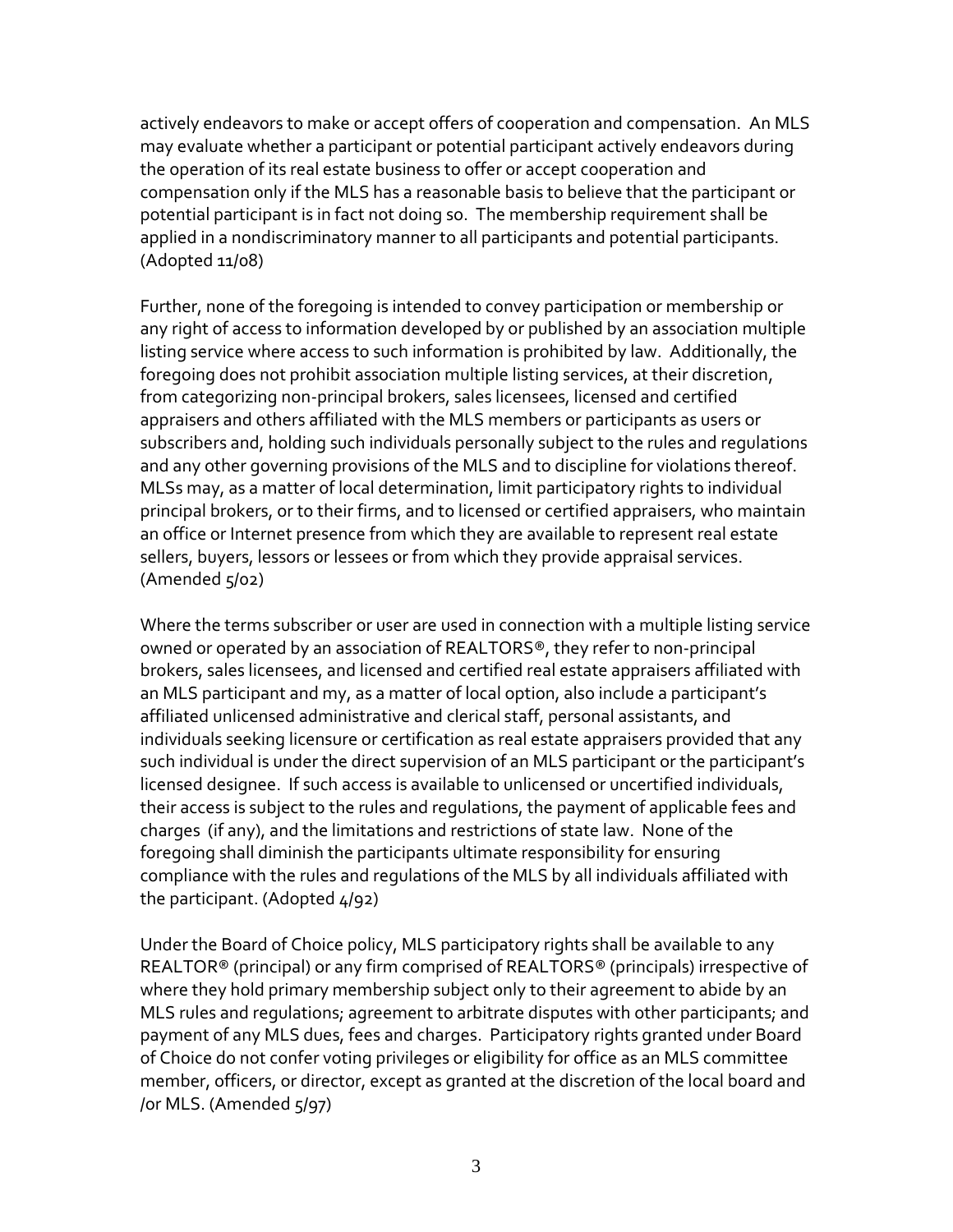The universal access to services component of Board of Choice is to be interpreted as requiring that MLS participatory rights be available to REALTOR® principals, or to firms comprised of REALTOR® principals, irrespective of where primary or secondary membership is held. This does not preclude an MLS from assessing REALTORS® not holding primary or secondary membership locally fees, dues, or charges that exceed those or, alternatively, that are less than those charged participants holding such memberships locally or additional fees to offset actual expenses incurred in providing MLS services such as courier charges, long distance phone charges, etc., or for charging any participant specific fees for optional additional services. (Amended 11/96)

None of the foregoing shall be construed as requiring an association to grant MLS participatory rights, under Board of Choice, where such rights have been previously terminated by action of that association's board of directors. (Adopted 11/95)

#### **Section 3 Definitions of Various types of Listing Agreements (Policy Statement 7.50):**

Except where state law provides otherwise, the following terms shall be defined as follows when used in rules and regulations of any multiple listing service owned or operated by one or more associations of REALTORS®. (Amended 5/06)

**Exclusive Right to Sell Listing:** A contractual agreement under which the listing broker acts as the agent or as the legally recognized non-agency representative of the seller(s), and the seller(s) agree to pay a commission to the listing broker, regardless of whether the property is sold through the efforts of the listing broker, the seller(s), or anyone else; and a contractual agreement under which the listing broker acts as the agent or as the legally recognized non-agency representative of the seller(s) , and the seller(s) agrees to pay a commission to the listing broker regardless of whether the property is sold through the efforts of the listing broker, the seller(s), or anyone else, except that the seller(s) may name one or more individuals or entities as exemptions in the listing agreement and if the property is sold to any exempted individual or entity, the seller(s) is not obligated to pay a commission to the listing broker. (Amended  $\zeta/06$ )

**Exclusive Agency Listing:** A contractual agreement under which the listing broker acts as the agent or as the legally recognized non-agency representative of the seller(s), and the seller(s) agrees to pay a commission to the listing broker if the property is sold through the efforts of any real estate broker. If the property is sold solely through the efforts of the seller(s), the seller(s) is not obligated to pay a commission to the listing broker. (Amended 5/06)

**Open Listing:** A contractual agreement under which the listing broker acts as the agent or as the legally recognized non-agency representative of the seller(s), and the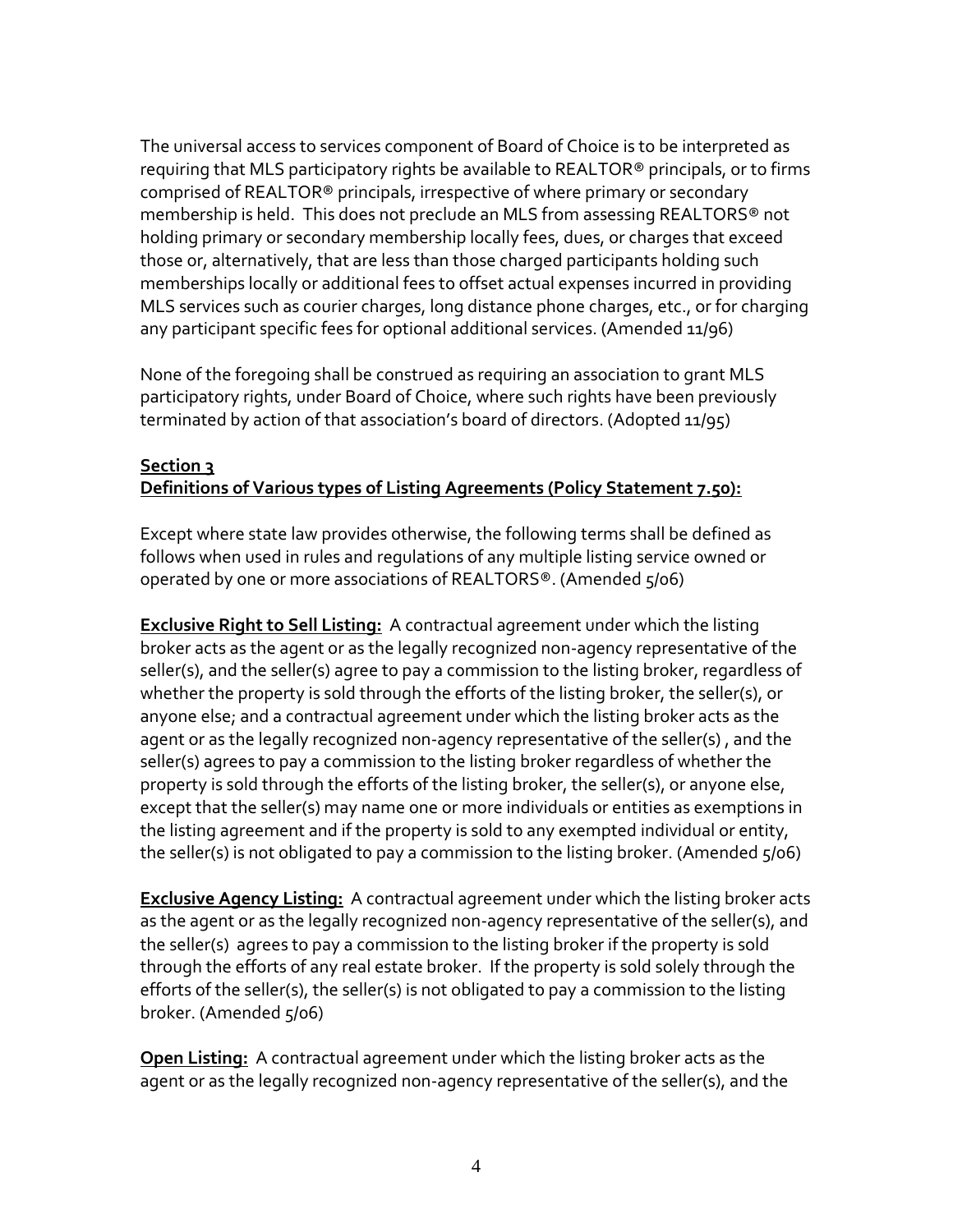seller(s) agrees to pay a commission to the listing broker only if the property is sold through the efforts of the listing broker. (Amended 5/06)

**Note:** These definitions are provided to facilitate categorization of listings in MLS compilations. In any area of conflict or inconsistency, state law or regulation takes precedence. If state law permits brokers to list property, on either an exclusive or open basis, without establishing an agency relationship, listings may not be excluded from MLS compilations on the basis that the listing broker is not the seller's agent. (Adopted 11/93, Amended 5/06)

### **Section 4 Listing Content Defined (Policy Statement 7.86)**

"Listing content" as used in the National Associations' multiple listing policies, including the model MLS rules and regulations, includes, but is not limited to, photographs, images, graphics, audio and video recordings, virtual tours, drawings, descriptions, remarks, narratives, pricing information, and other details or information related to listed property. (Adopted 5/06)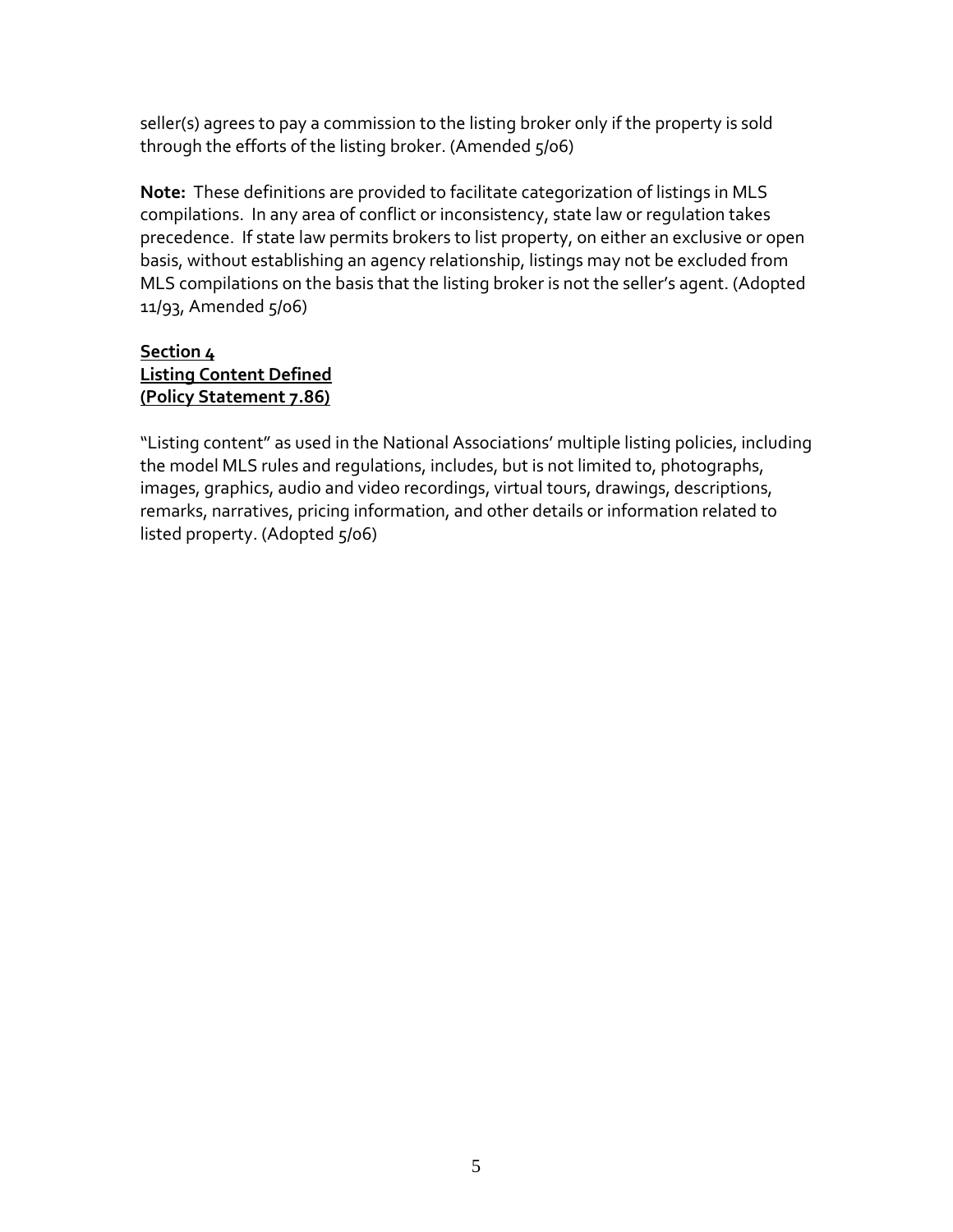#### **Listing Procedures**

**Section 1 Listing Procedures:** Listings of real or personal property of the following types, which are listed subject to a real estate broker's license, and are located within the territorial jurisdiction of the Multiple Listing Service, and are taken by participants on exclusive right to sell and exclusive agency listings shall be delivered to the Multiple Listing Service within forty eight (48) hours after all necessary signatures of seller(s) have been obtained:

- a. single family homes for sale or exchange
- b. vacant lots and acreage for sale or exchange
- c. two-family, three-family, and four-family residential buildings for sale or exchange

**Note 1:** The Multiple Listing Service shall not require a participant to submit listings on a form other than the form the participant individually chooses to utilize provided the listing is of a type accepted by the service, although a property data form may be required as approved by the Multiple Listing Service. However, the Multiple Listing Service, through its legal counsel:

\*may reserve the right to refuse to accept a listing form which fails to adequately protect the interests of the public and the participants

\*assure that no listing form filed with the Multiple Listing Service establishes, directly or indirectly, any contractual relationship between the Multiple Listing Service and the client (buyer or seller)

The Multiple Listing Service shall accept exclusive right-to-sell listing contracts and exclusive agency listing contracts, and may accept other forms of agreement which make it possible for the listing broker to offer compensation to the other participants of the Multiple Listing Service acting as subagents, buyer agents, or both.

The listing agreement must include the Seller's written authorization to submit the agreement to toe Multiple Listing Service.

The different types of listing agreements include:

\*exclusive right to sell \*exclusive agency \*open \*net

The Service may not accept **net listings** because they are deemed unethical and, in most states, illegal. **Open listings** are not accepted, except where required by law, because the inherent nature of any open listing is such as to usually not include the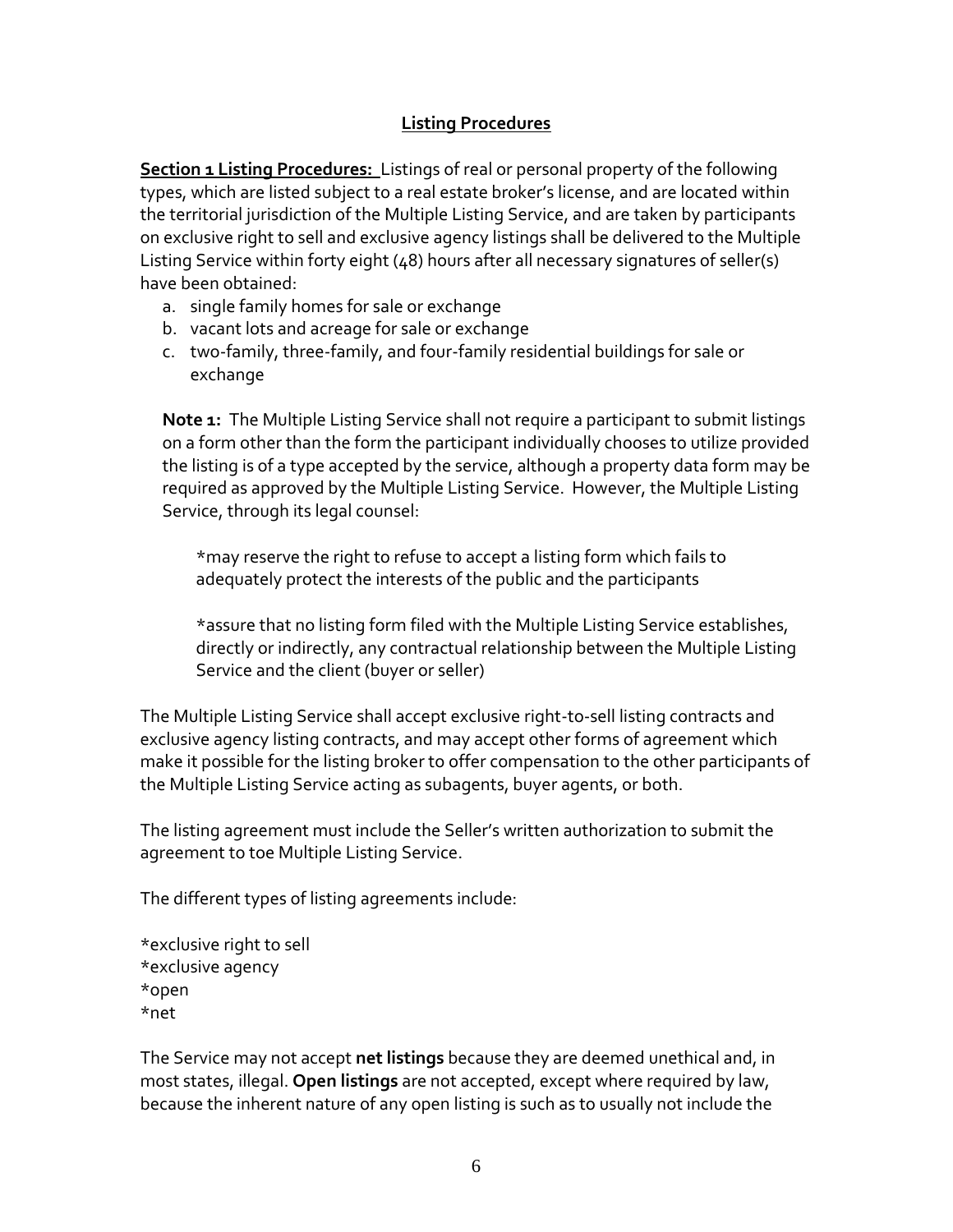authority to cooperate and compensate other brokers and inherently provides a disincentive for cooperation.

The **exclusive right to sell** listing is the conventional form of listing submitted to the Multiple Listing Service in that the seller authorizes the listing broker to cooperate with and to compensate other brokers.

The **exclusive agency** listing also authorizes the listing broker, as exclusive agent, to offer cooperation and compensation on blanket unilateral bases, but also reserves to the seller the general right to sell the property on an unlimited or restrictive bases. Exclusive agency listings and exclusive right to sell listings with named prospects exempt should be clearly distinguished by a simple designation such as a code or symbol from exclusive right to sell listings with no named prospects exempt, since they can present special risks of procuring cause controversies and administrative problems not posed by exclusive right to sell listings with no named prospects exempt. Care should be exercised to ensure that different codes or symbols are used to denote exclusive agency and exclusive right to sell listings with prospect reservations.

**Note 2:** A Multiple Listing Service does not regulate the type of listings its members may take. This does not mean that a Multiple Listing Service must accept every type of listing. The Multiple Listing Service shall decline to accept open listings (except where acceptance is required by law) and net listings, and it may limit its service to listings of certain kinds of property. But, if it chooses to limit the kind of listings it will accept, it shall leave its members free to accept such listings to be handled outside the Multiple Listing Service.

**Note 3:** A Multiple Listing Service may, as a matter of local option, accept exclusively listed property that is subject to auction. If such listings do not show a listed price, they may be included in a separate section of the MLS compilation of current listings. (Adopted 11/92)

*Section 1.01 Clear Cooperation: Within one (1) business day of marketing a property to the public, the listing broker must submit the listing to the MLS for cooperation with other MLS participants. Public marketing includes, but is not limited to, flyers displayed in windows, yard signs, digital marketing on public facing websites, brokerage website displays (including IDX and VOW), digital communications marketing (email blasts), multi-brokerage listing sharing networks, and applications available to the general public.*

*Note: Exclusive listing information for required property types must be filed and distributed to other MLS Participants for cooperation under the Clear Cooperation Policy. This applies to listings filed under Section 1 and listings exempt from distribution under Section 1.3 of the NAR model MLS rules, and any other situation*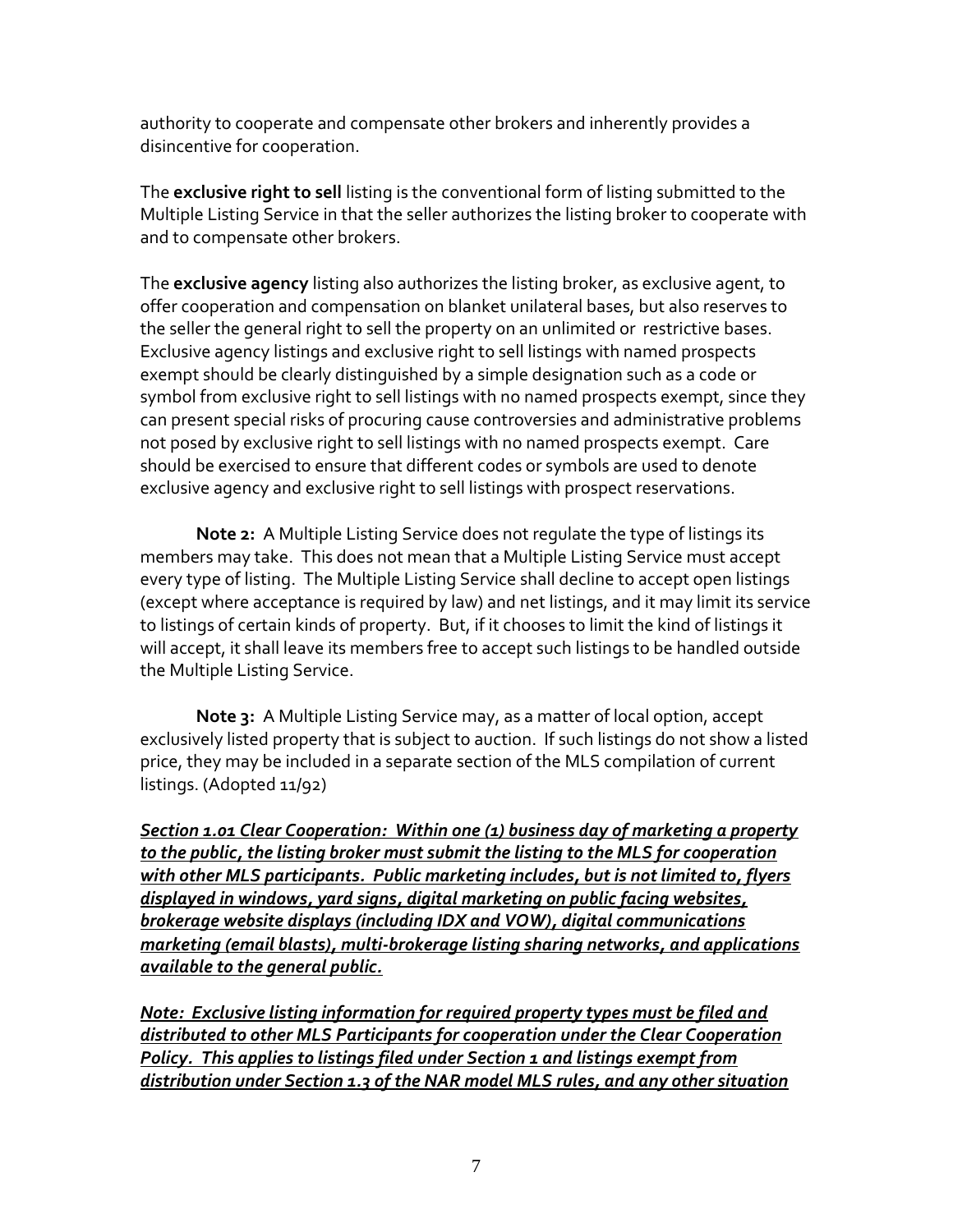### *where the listing brokers is publicly marketing an exclusive listing that is required to be filed with the service and is not currently available to other MLS Participants.*

**Section 1.1 Listings Subject to Rules and Regulations of Service:** Any listing taken on a contract to be filed with the Multiple Listing Service is subject to the rules and regulations of the Service upon signature of the seller(s).

**Section 1.2 Detail on Listings Filed with the Service:** A listing agreement or property data form, when filed with the Multiple Listing Service by the listing broker, shall be complete in every detail which is ascertainable as specified on the property data form.

**Section 1.2.1 Limited Service Listings:** Listing agreements under which the listing broker will not provide one, or more, of the following services:

- a. arrange appointments for cooperating brokers to show listed property to potential purchasers but instead gives cooperating brokers authority to make such appointments directly with the seller(s)
- b. accept and present to the seller(s) offers to purchase procured by cooperating brokers but instead gives cooperating brokers authority to present offers to purchase directly to the seller(s)
- c. advise the seller(s) as to the merits of offers to purchase
- d. assist the seller(s) in developing, communicating, or presenting counteroffers
- e. participate on the seller's (s) behalf in negotiations leading to the sale of the listing property

will be identified with an appropriate code or symbol (e.g., Limited Representation or Y/N) in MLS compilations so potential cooperating brokers will be aware of the extent of the services the listing broker will provide to the seller(s), and any potential for cooperating brokers being asked to provide some or all of these services to listing brokers' clients, prior to initiating efforts to show or sell the property.

Section 1.2.2 Auction Listings: When listing property that may be auctioned, it is important for the listing broker to remember that it is the listing broker's responsibility to promptly adjust the compensation offered to other MLS Participants if the terms of compensation are changing as a result of the fact that the property will be auctioned. Listing brokers are reminded that according to Standard of Practice 3-21 of the REALTORS® Code of Ethics: "To be effective, any change in compensation offered for cooperative services must be communicated to the other REALTOR® prior to the time that REALTOR® submits an offer to purchase/lease the property."

**Section 1.3 Exempt Listings:** If the seller refuses to permit the listing to be disseminated by the service, the participant may then take the listing (office exclusive)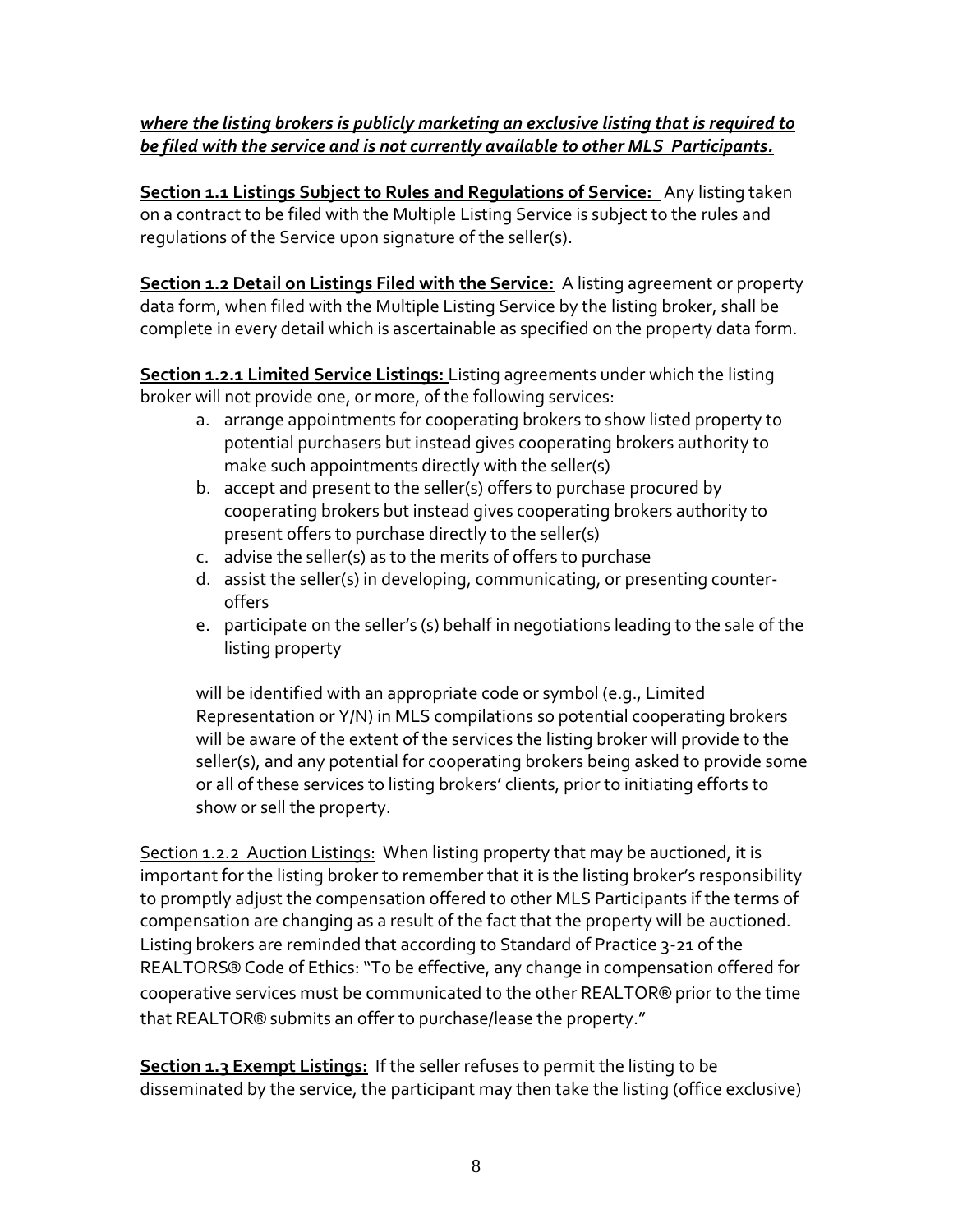and such listing shall be filed with the service but not disseminated to the Participants. Filing of the listing should be accompanied by certification signed by the seller that he does not desire the listing to be disseminated by the service.

**Section 1.4 Change of Status of Listing:** Any change in listed price or other change in the original listing agreement shall be made only when authorized in writing by the seller and shall be filed with the service within two (2) business days after the authorized change is received by the listing broker.

**Section 1.5 Withdrawl of Listing Prior to Expiration:** Listings of property may be withdrawn from the Multiple Listing Service by the listing broker before the expiration date of the listing agreement, provided notice is filed with the Service,

Sellers do not have the unilateral right to require an MLS to withdraw a listing without the listing broker's concurrence. However, when a seller(s) can document that his or her exclusive relationship with the listing broker has been terminated, the Multiple Listing Service may remove the listing at the request of the seller. (Adopted 11/96)

**Section 1.6 Contingencies Applicable to Listings:** Any contingency or conditions of any term in a listing shall be specified and noticed to the Participants.

**Section 1.7 Listing Price Specified:** The full gross listing price stated in the listing contract will be included in the information published in the MLS compilation of current listings, unless the property is subject to auction. (Amended 11/92)

**Section 1.8 Listing Multiple Unit Properties:** All properties which are to be sold or which may be sold separately must be indicated individually in the listing and on the property data form. When part of a listed property has been sold, proper notification should be given to the multiple listing service.

**Section 1.9 No Control of Commission Rates or Fees Charged by Participants:** The Multiple Listing Service shall not fix, control, recommend, suggest, or maintain commission rates or fees for services to be rendered by Participants. Further, the Multiple Listing Service shall not fix, control, recommend, suggest, or maintain the divisions of commissions or fees between cooperating participants or between participants and nonparticipants.

**Section 1.10 Expiration of Listings:** Listings filed with the Multiple Listing Service will automatically be removed from the compilation of current listings on the expiration date specified in the agreement, unless prior to that date the MLS receives notice that the listing has been extended or renewed. (Amended 11/01)

If notice of renewal or extension is received after the listing has been removed from the compilation of current listings, the extension or renewal will be published in the same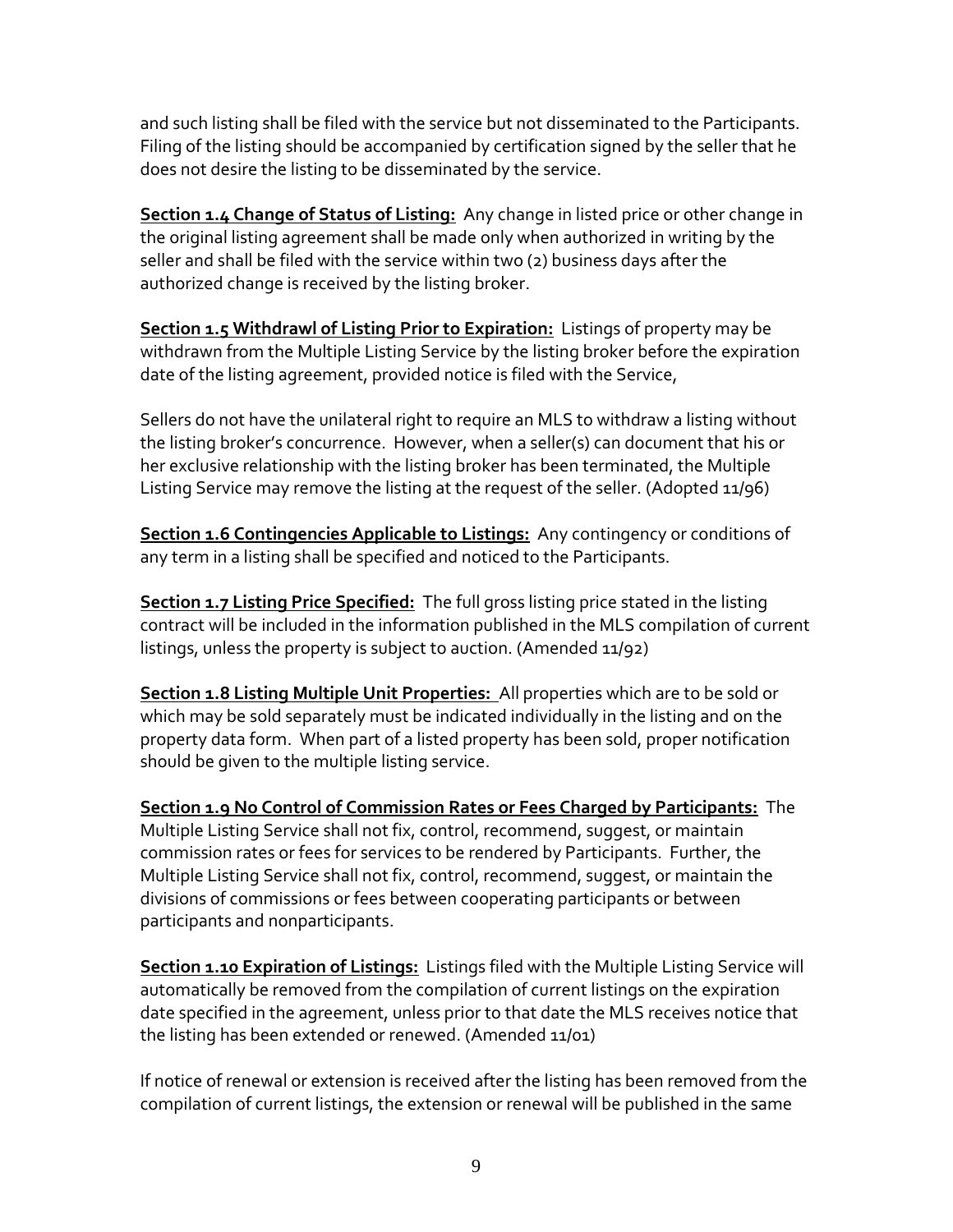manner as a new listing. Extensions and renewals of listings must be signed by the seller(s) and filed with the service. (Amended 11/01)

**Section 1.11 Termination Date on Listings:** Listings filed with the service shall bear a definite and final terminations date, as negotiated between the listing broker and the seller.

**Section 1.12 Service Area: Only listings of the designated types of property located within the service area of the MLS are required to be submitted to the service. Listings of property located outside the MLS's service area will be accepted if submitted voluntarily by a participant, but cannot be required by the service (Amended 11/17)**

**Note: Associations must choose whether the service will accept listings from beyond its service area into the MLS compilation (Amended 11/17)**

**Section 1.13 Listings of Suspended Participants:** When a Participant of the service is suspended from the MLS for failing to abide by a membership duty (i.e., violation of the Code of Ethics, association bylaws, MLS bylaws, MLS rules and regulations, or other membership obligations except failure to pay appropriate dues, fees, or charges), all listings currently filed with the MLS by the suspended participant shall, at the participant's option, be retained in the service until sold, withdrawn or expired, and shall not be renewed or extended by the MLS beyond the termination date of the listing agreement in effect when the suspension became effective. If a participant has been suspended from the association (except where MLS participation without association membership is permitted by law) or MLS (or both) for failure to pay appropriate dues, fees, or charges, an association MLS is not obligated to provide MLS services, including continued inclusion of the suspended participant's listings in the MLS compilation of current listing information. Prior to any removal of a suspended participant's listing from the MLS, the suspended participant should be advised, in writing, of the intended removal so that the suspended participant may advise his clients.

**Section 1.14 Listings of Expelled Participants:** When a participant of the service is expelled from the MLS for failing to abide by a membership duty (i.e., violation of the Code of Ethics, association bylaws, MLS bylaws, MLS rules and regulations, other membership obligations except failure to pay appropriate dues, fees, or charges), all listings currently filed with the MLS by the expelled participant shall, at the participant's option, be retained in the service until sold, withdrawn, or expired, and shall not be renewed or extended by the MLS beyond the termination date of the listing agreement in effect when the expulsion became effective. If a participant has been expelled from the association (except where MLS participation without association is permitted by law) or MLS (or both) for failure to pay appropriate dues, fees, or charges, an association MLS is not obligated to provide MLS services, including continued inclusion of the expelled participant's listings in the MLS compilation of current listing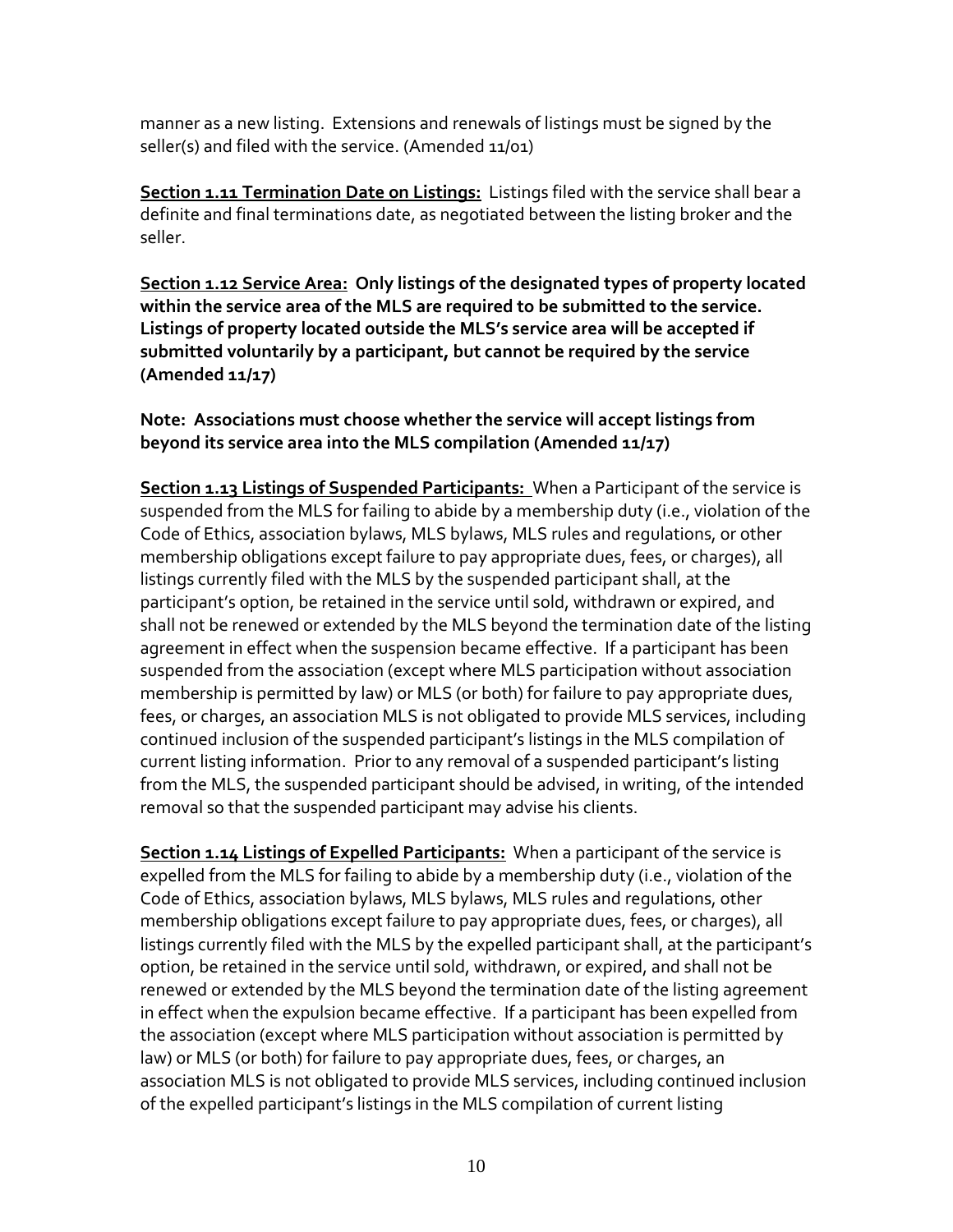information. Prior to any removal of an expelled participant's listings from the MLS, the expelled participant should be advised, in writing, of the intended removal so that the expelled participant may advise his clients.

**Section 1.15 Listings of Resigned Participants:** When a participant of the service resigns from the MLS, the MLS is not obligated to provide services, including continued inclusion of the resigned participant's listings in the MLS compilation of current listing information. Prior to any removal of a resigned participant's listings from the MLS, the resigned participant should be advised, in writing, of the intended removal so that the resigned participant may advise his clients.

**Section 1.16 Remarks:** The Remarks section in the MLS is for property description. The following items are not allowed in the MLS Remarks 1(one) section; this list includes, but is not limited to the following:

- 1. Any agent and or owner contact information to include phone numbers, names, email addresses or website.
- 2. No phone numbers, website address, or email address of any kind.
- 3. No bonus/commission information

## **Selling Procedures**

**Section 2 Showings and Negotiations:** Appointments for showings and negotiations with the seller for the purchase of listing property filed with the multiple listing service shall be conducted through the listing broker, except under the following circumstances:

- a. the listing broker gives the cooperating broker specific authority to show and/or negotiate directly, or
- b. after reasonable effort, the cooperating broker cannot contact the listing broker or his representative; however, the listing broker, at his option, may preclude such direct negotiations by cooperating brokers. (Amended 4/92)

**Section 2.1 Presentation of Offers:** The listing broker must make arrangements to present the offer as soon as possible, or give the cooperating broker a satisfactory reason for not doing so. (Amended 4/92)

**Section 2.2 Submission of Written Offers and Counter-offers:** The listing brokers shall submit to the seller all written offers until closing unless precluded by law, government rule, regulations, or agreed otherwise in writing between the seller and the listing broker. Unless the subsequent offer is contingent upon the termination of an existing contract, the listing broker shall recommend that the seller obtain the advice of legal counsel prior to acceptance of the subsequent offer.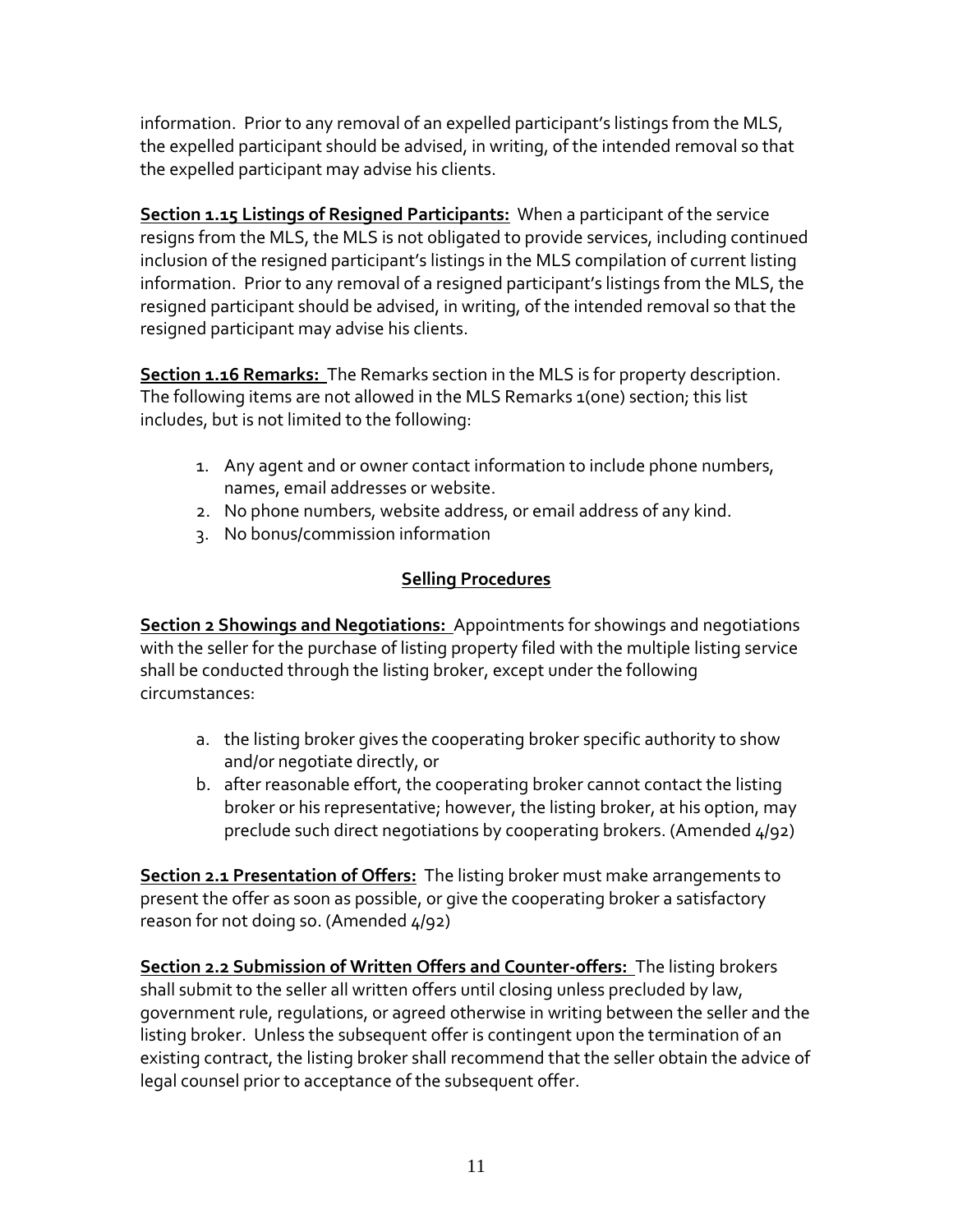Participants representing buyers or tenants shall submit to the buyer or tenant all offers and counter-offers until acceptance, and shall recommend that buyers and tenants obtain legal advice where there is a question about whether a pre-existing contract has been terminated. (Amended 11/05)

**Section 2.3 Right of Cooperating Broker in Presentation of Offer:** The cooperating broker (subagent or buyer agent) or his representative has the right to participate in the presentation to the seller or lessor of any offer he secures to purchase or lease. He does not have the right to be present at any discussion or evaluation of that offer by the seller or lessor and the listing broker. However, if the seller or lessor gives written instructions to the listing broker that the cooperating broker not be present when an offer the cooperating broker secured is presented, the cooperating broker has the right to a copy of the seller's or lessor's written instructions. None of the foregoing diminishes the listing broker's right to control the establishment of appointments for such presentations. (Amended 4/92)

**Where the cooperating broker is not present during the presentation of the offer, the cooperating broker can request in writing, and the listing broker must provide, written affirmation stating that the offer has been submitted to the seller, or written notification that the seller has waived the obligation to have the offer presented. (Adopted 11/18)**

**Section 2.4 Right of Listing Broker in Presentation of Counter-Offer:** The listing broker or his representatives has the right to participate in the presentation of any counter-offer made by the seller or lessor. He does not have the right to be present at any discussion or evaluation of a counter-offer by the purchaser or lessee (except when the cooperating broker is a subagent). However, if the purchaser or lessee gives written instructions to the cooperating broker that the listing broker not be present when a counter-offer is presented, the listing broker has the right to a copy of the purchaser's or lessee's written instructions.(Adopted 11/93)

**Section 2.5 Reporting Sales to the Service:** Status changes, including final closing of sales and sales prices, shall be reported to the multiple listing service by the listing broker within 24 (twenty four) hours after they have occurred. If negotiations were carried on under Section 2 a. or b. hereof, the cooperating broker shall report accepted offers to the listing broker within 48 (forty eight) hours after occurrence and the listing broker shall report them to the MLS within 48 (forty eight) hours after receiving notice from the cooperating broker. (Amended 11/11)

**Note 1:** The listing agreement of a property filed with the MLS by the listing broker should include a provision expressly granting the listing broker authority to advertise; to file the listing with the MLS; to provide timely notice of status changes of the listing to the MLS; and to provide sales information including selling price to the MLS upon sale of the property. If deemed desirable by the MLS to publish sales information prior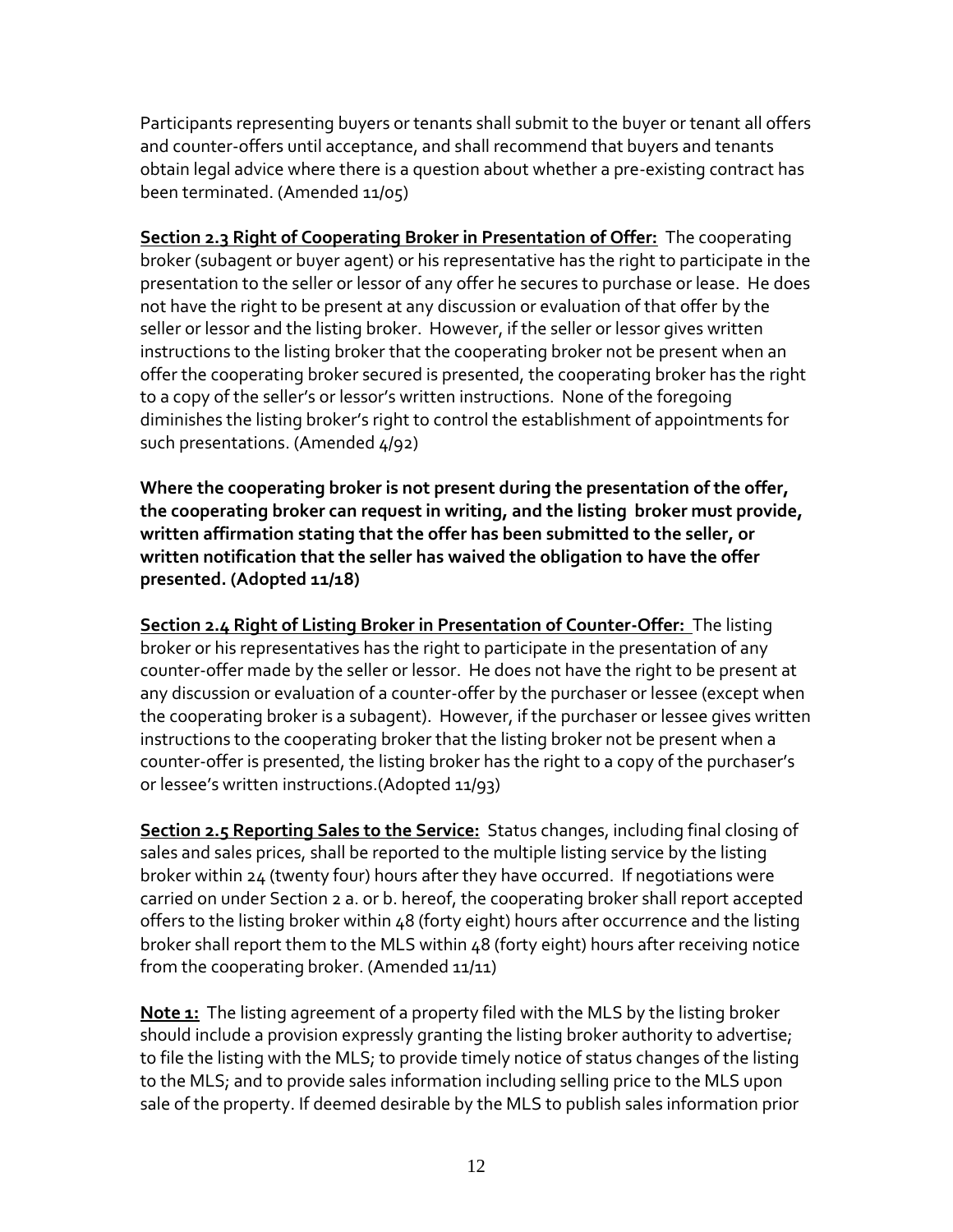to final closing (settlement) of a sales transaction, the listing agreement should also include a provision expressly granting the listing broker the right to authorize dissemination of this information by the MLS to its participants.(Amended 11/01)

**Note 2:** In disclosure states, if the sale price of a listed property is recorded, the reporting of the sale price may be required by the MLS.

In states where the actual sale prices of completed transactions are not publicly accessible, failure to report sale prices can result in disciplinary action only if the MLS:

- 1. categorizes sale price information as confidential and
- 2. limits use of sale price information to participants and subscribers in providing real estate services, including appraisals and other valuations, to customers and clients; and to governmental bodies and third-party entities only as provided below.

The MLS may provide sale price information to governmental bodies only to be used for statistical purposes (including use of aggregated data for purposes of valuing property) and to confirm the accuracy of information submitted by property owners or their representatives in connection with property valuation challengers; and to thirdparty entities only to be used for academic research, statistical analysis, or for providing services to participants and subscribers. In any instance where a governmental body or third-party entity makes sale price information provided by the MLS available other than as provided for in this provision, a listing participant may request the sale price information for a specific property be withheld from dissemination for these purposes with written authorization from the seller, and withholding of sale price information from those entities shall not be construed as a violation of the requirement to report sale prices. (Adopted 11/11)

**Note 3:** As established in the Virtual Office Website ("VOW") policy, sale prices can only be categorized as confidential in states where the actual sale prices of completed transactions are not accessible from public records. (Adopted 11/11)

**Section 2.6 Reporting Resolutions of Contingencies:** The listing broker shall report to the multiple listing service within twenty four (24) hours that a contingency on file with the multiple listing service has been fulfilled or renewed, or the agreement cancelled.

**Section 2.7 Advertising of Listings Filed with the Service:** A listing shall not be advertised by a participant other than the listing broker without the prior consent of the listing broker.

**Section 2.8 Reporting Cancellation of Pending Sale:** The listing broker shall report immediately to the multiple listing service the cancellation of any pending sale, and the listing shall be reinstated immediately.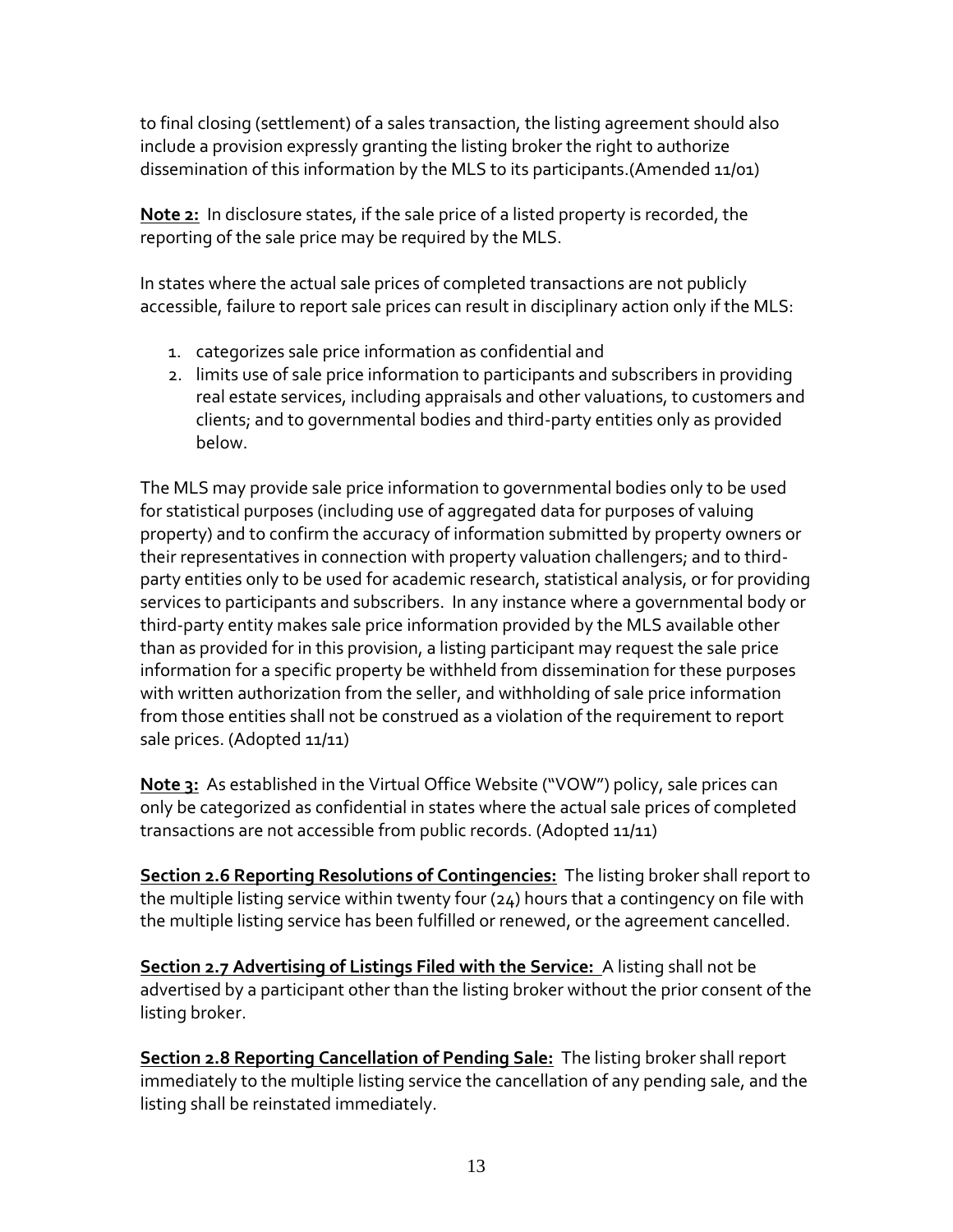**Section 2.9 Disclosing the Existence of Offers:** Listings brokers, in response to inquiries from buyers or cooperating brokers shall, with the seller's approval, disclose the existence of offers on the property. Where disclosure is authorized, the listings broker shall also disclose if asked whether offers were obtained by the listing licensee, by another licensee in the listing firm, or by a cooperating broker. (Amended 11/08)

**Section 2.10 Availability of Listed Property:** Listing brokers shall not misrepresent the availability of access to show or inspect listed property. (Adopted 11/05)

## **Refusal to Sell**

**Section 3 Refusal to Sell:** If the seller of any listed property filed with the multiple listing service refuses to accept a written offer satisfying the terms and conditions stated in the listing, such fact shall be transmitted immediately to the service and to all participants.

### **Prohibitions**

**Section 4 Information for Participants Only:** Any listing filed with the service shall not be made available to any broker or firm not a member of the MLS without prior consent of the listing broker.

**Section 4.1 For Sale Signs:** Only the for sale signs of the listing broker may be placed on a property. (Amended 11/89)

**Section 4.2 Sold Signs:** Prior to closing, only the sold signs of the listing broker may be placed on a property, unless the listing broker authorizes the cooperating (selling) broker to post such a sign. (Amended 4/96)

**Section 4.3 Solicitation of Listing Filed with the Service:** Participants shall not solicit a listing on a property filed with the service unless such solicitation is consistent with Article 16 of the REALTORS® Code of Ethics, its Standards of Practice, and its Case Interpretations.

**Note:** This section is to be construed in a manner consistent with Article 16 of the Code of Ethics and particularly Standards of Practice 16-4. This section is intended to encourage sellers to permit their properties to be filed with the service by protecting them from being solicited, prior to expiration of the listing, by brokers and salespersons seeking the listing upon its expiration.

Without such protection, a seller could receive hundreds of calls, communications, and visits from brokers and salespersons who have been made aware through MLS filing of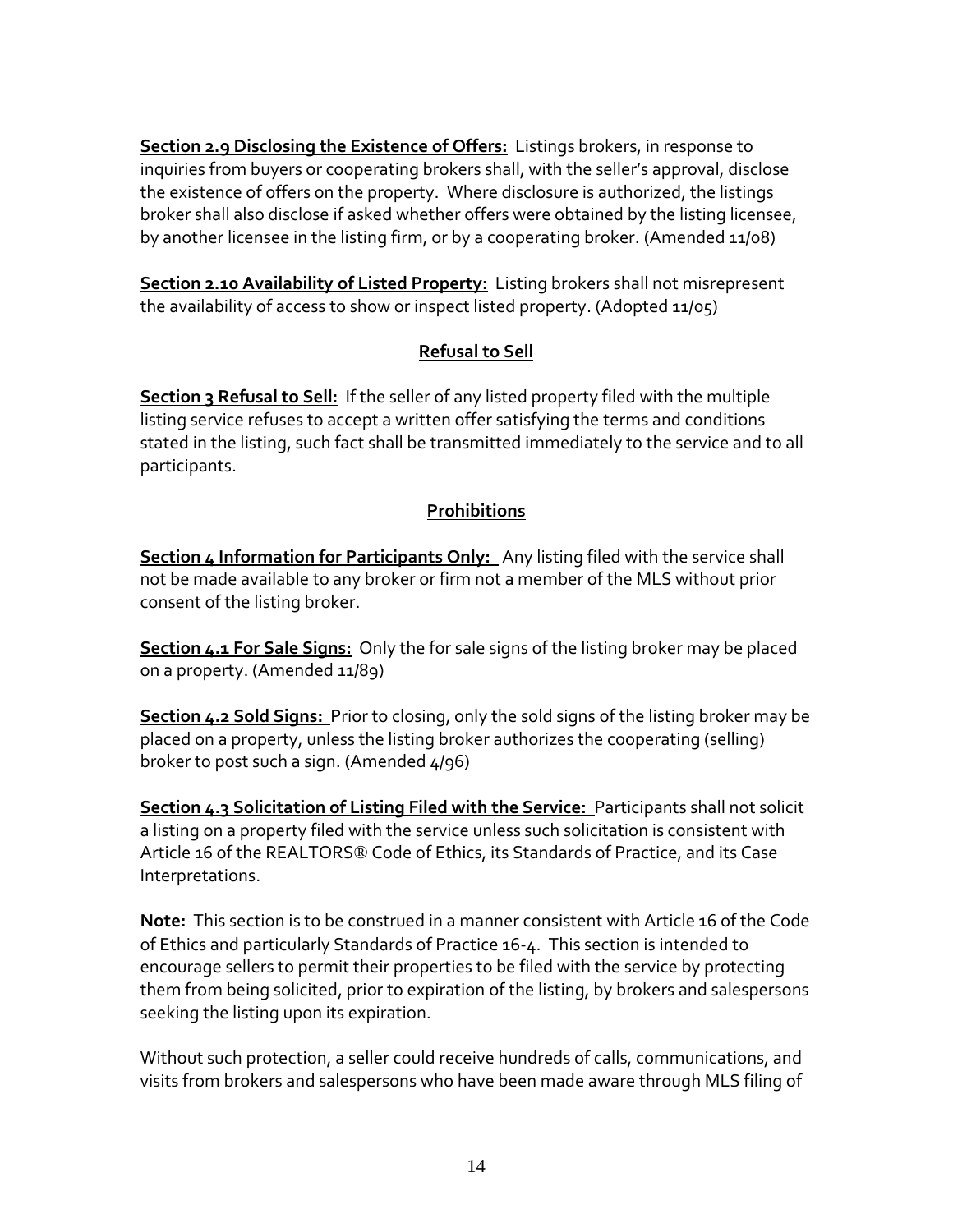the date the listing will expire and desire to substitute themselves for the present broker.

This section is also intended to encourage brokers to participate in the service by assuring them that other participants will not attempt to persuade the seller to breach the listing agreement or to interfere with their attempts to market the property. Absent the protection afforded by this section, listing brokers would be most reluctant to generally disclose the identity of the seller or the availability of the property to other brokers.

This section does not preclude solicitation of listings under the circumstances otherwise recognized by the Standards of Practice related to Article 16 of the Code of Ethics.

**Section 4.4 Use of the Terms MLS and Multiple Listing Service:** No MLS participant, subscriber or licensee affiliated with any participant shall, through the name of their firm, their URL's, their e-mail addresses, their website addresses, or in any other way represent, suggest, or imply that the individual or firm is an MLS, or that they operate an MLS Participants, subscribers and licensees affiliated with participants shall not represent, suggest, or imply that consumers or others have direct access to MLS databases, or that consumers or others are able to search MLS databases available only to participants and subscribers. This does not prohibit participants and subscribers from representing that any information they are authorized under MLS rules to provide to clients or customers is available on their websites or otherwise. (Adopted 11/07)

### **Division of Commissions**

**Section 5 Compensation Specified on Each Listing:** The listing broker shall specify, on each listing filed with the multiple listing service, the compensation offered to other multiple listing service participants for their services in the sale of such listing. Such offers are unconditional except that entitlement to compensation is determined by the cooperating broker's performance as the procuring cause of the sale (or lease) or as otherwise provided in this rule. The listing broker's obligation to compensate any cooperating broker as the procuring cause of the sale (or lease) may be excused if it is determined through arbitration that, through no fault of the listing broker and in the exercise of good faith and reasonable care, it was impossible or financially unfeasible for the listing broker to collect a commission pursuant to the listing agreement. In such instances, entitlement to cooperative compensation offered through MLS would be a question to be determined by an arbitration hearing panel based on all relevant facts and circumstances including, but not limited to, why it was impossible or financially unfeasible for the listing broker to collect some or all of the commission established in the listing agreement; at what point in the transaction did the listing broker know (or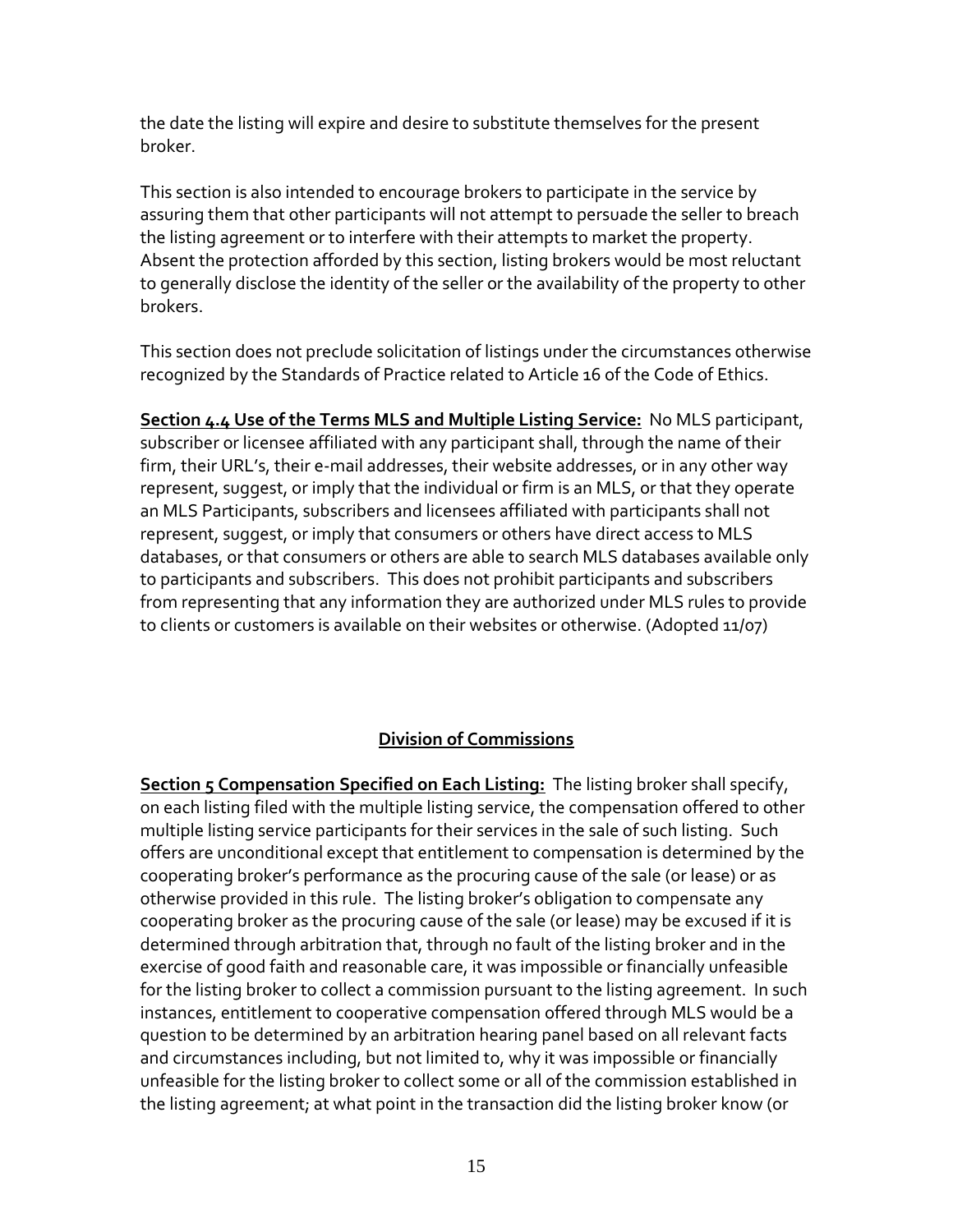should have known) that some or all of the commission established in the listing agreement might not be paid; and how promptly had the listing broker communicated to cooperating brokers that the commission established in the listing agreement might not be paid. (Amended 11/98)

In filing a property with the multiple listing service of an association of REALTORS®, the participant of the service is making blanket unilateral offers of compensation to the other MLS participants, and shall therefore specify on each listing filed with the service, the compensation being offered to the other MLS participants. Specifying the compensation on each listing is necessary, because the cooperating broker has the right to know what his compensation shall be prior to his endeavor to sell.**\* (Amended 11/96)**

The listing broker retains the right to determine the amount of compensation offered to other participants (acting as subagents, buyer agents, or in other agency or nonagency capacitates defined by law) which may be the same or different. (Amended 11/96)

This shall not preclude the listing broker from offered any MLS participant compensation other than the compensation indicated on any listing published by the MLS, provided the listing broker informs the other broker, in writing, in advance of submitting an offer to purchase, and provided that the modification in the specified compensation is not the result of any agreement among all or any other participants in the service. Any superseding offer of compensation must be express as either a percentage of the gross sales price or as a flat dollar amount. (Amended 5/10)

**Note 1:** The multiple listing service shall not have a rule requiring the listing broker to disclose the amount of total negotiated commission in his listing contract, and the association multiple listing service shall not publish the total negotiated commission on a listing which has been submitted to the MLS by a participant. The association multiple listing service shall not disclose in any way the total commission negotiated between the seller and the listing broker.

**Note 2:** The listing broker may, from time to time, adjust the compensation offered to other multiple listing service participants for their services with respect to any listing by advance published notice to the service so that all participants will be advised.(Amended 4/92)

**Note 3:** The multiple listing service shall make no rule on the division of commissions between participants and nonparticipants. This should remain solely the responsibility of the listing broker.

**Note 4:** Multiple listing services, as their discretion, may adopt rules and procedures enabling listing brokers to communicate to potential cooperating brokers that gross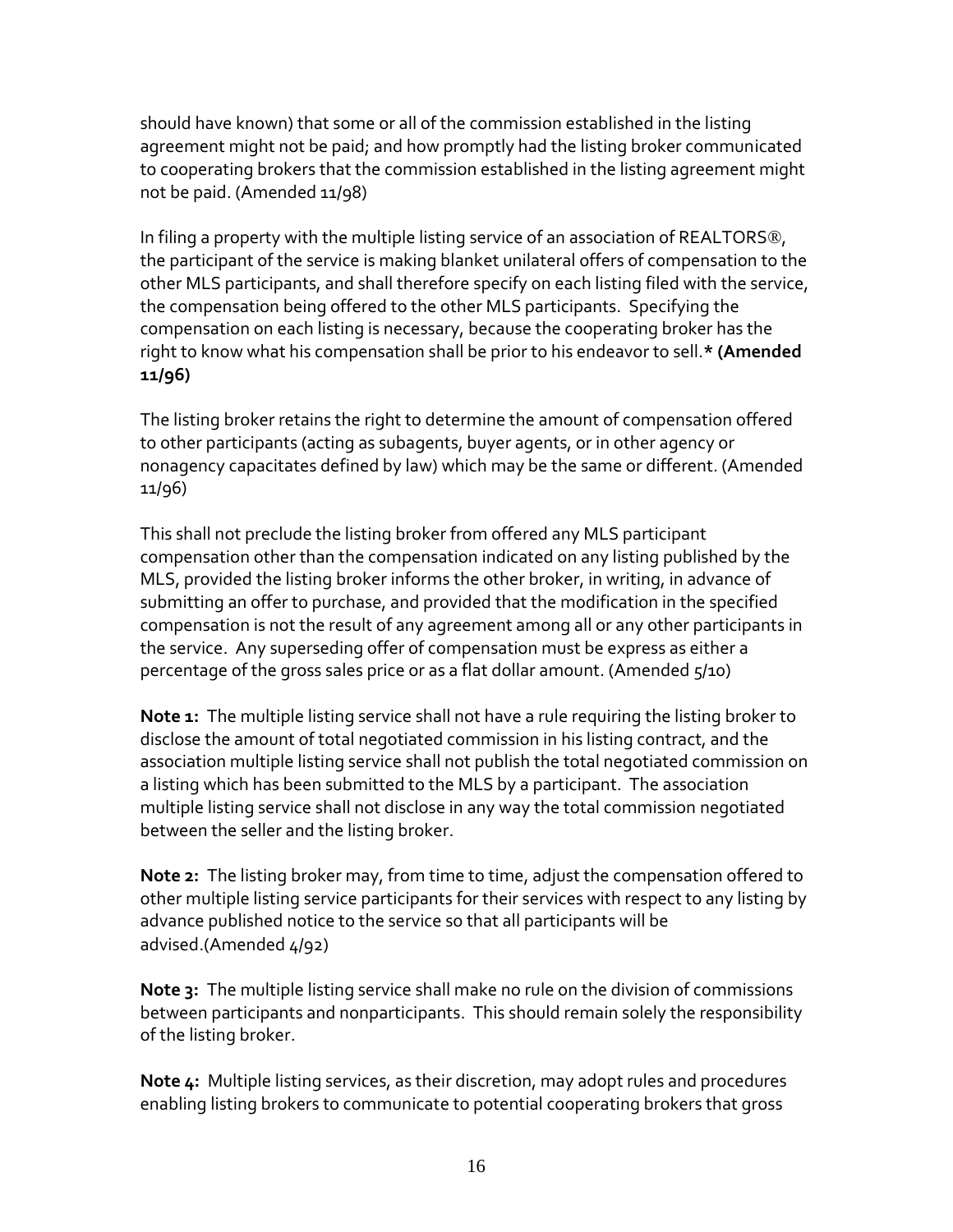commission established in listing contracts are subject to court approval, and that compensation payable to cooperating brokers may be reduced if the gross commission established in the listing contract is reduced by a court. In such instances, the fact that the gross commission is subject to court approval and either the potential reduction in compensation payable to cooperating brokers or the method by which the potential reduction in compensation will be calculated must be clearly communicated to potential cooperating brokers prior to the time they submit an offer that ultimately results in a successful transaction. (Amended 5/10)

**Note 5:** Nothing in these MLS rules precludes a listing participant and a cooperating participant, as a matter of mutual agreement, from modifying the cooperative compensation to be paid in the event of a successful transaction. (Adopted 11/05)

**Note 6:** Multiple listing services must give participants the ability to disclose to other participants any potential for a short sale. As used in these rules, short sales are defined as a transaction where title transfers, where the sale price is insufficient to pay the total of all liens and costs of sale, and where the seller does not bring sufficient liquid assets to the closing to cure all deficiencies. Multiple listing services may, as a matter of local discretion, require participants to disclose potential short sales when participants know a transaction is a potential short sale. In any instance where a participant discloses a potential short sale, they may, as a matter of local discretion, also be permitted to communicate to other participants how any reduction in the gross commission established in the listing contract required by the lender as a condition of approving the sale will be apportioned between listing and cooperating participants. All confidential disclosures and confidential information related to short sales, if allowed by local rules, must be communicated through dedicated fields or confidential "remarks" available only to participants and subscribers. (Amended 5/09)

**\*\*\***The compensation specified on listings filed with the multiple listing service shall appear in one of two forms. The essential appropriate requirement by an association multiple listing service is that the information to be published shall clearly inform the participants as to the compensation they will receive in cooperative transactions, unless advised otherwise by the listing broker, in writing, in advance of submitting an offer to purchase.

The compensation specified on listings published by the MLS shall be shown in one of the following forms:

- 1. by showing a percentage of the gross selling price
- 2. by showing a definite dollar amount (Amended 5/10)

Note: MLSs may also, as a matter of local discretion, allow participants to offer cooperative compensation as a percentage of the net sales price, with the net sales price defined as the gross sales price minus buyer upgrades (new construction) and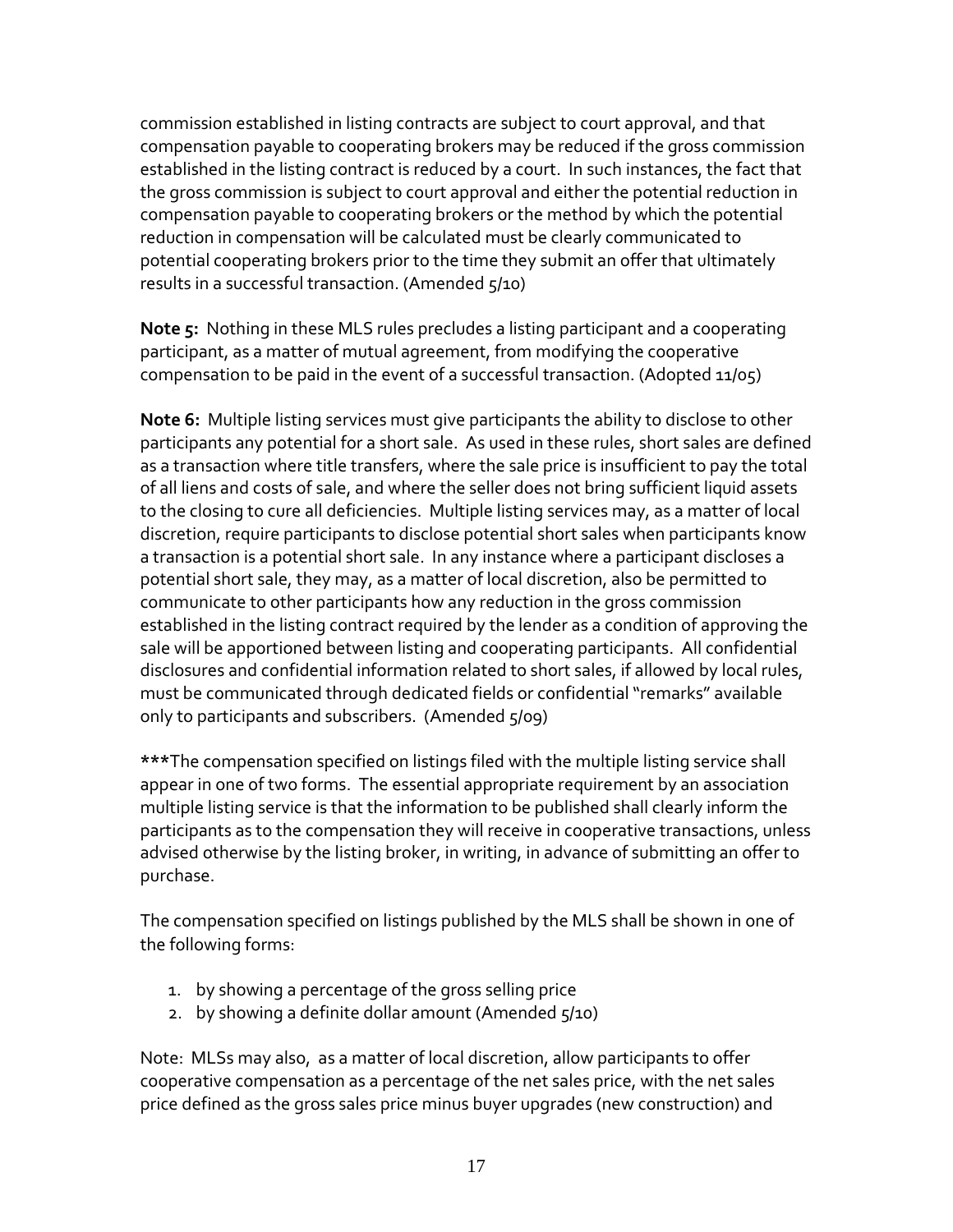seller concessions (as defined by the MLS unless otherwise defined by state law or regulation). (Adopted 5/08)

While MLSs are not required to authorize participants to offer cooperative compensation based on net sale prices, those that do permit such offers must define "seller concessions" for purposes other than new construction, unless that term is defined by applicable state law or regulation. The following definition of "seller concessions" is suggested but not required for adoption:

Points paid by seller on behalf of buyer, seller-paid buyer closing costs, cash or cash allowances not escrowed, down payment assistance, additions or alterations not considered deferred maintenance, and personal property not usual and customary to such transactions conveyed from seller to buyer having an agreed upon monetary value.(Adopted 5/12)

**Section 5.0.1 Disclosing Potential Short Sales:** Participants must disclose potential short sales (defined as a transaction where title transfers, where the sale price is insufficient to pay the total of all liens and costs of sales and where the seller does not bring sufficient liquid assets to the closing to cure all deficiencies) when reasonably known to the listing participants. ( Amended 5/09)

When disclosed, participants may, at their discretion, advise other participants whether and how any reduction in the gross commission established in the listing contract, required by the lender as a condition of approving the sale, will be apportioned between listing and cooperating participants. (Adopted 5/09)

Where participants communicate to other participants how any reduction in the gross commission established in the listing contract required by the lender as a condition of approving the sale will be apportioned between the listing and cooperating participants, listing participants shall disclose to cooperating participants in writing the total reduction in the gross commission and the amount by which the compensation payable to the cooperating broker will be reduced within twenty four (24) hours of receipt of notification from the lender.(Adopted 5/10)

**Section 5.1 Participant as Principal:** If a participant or any licensee (or licensed or certified appraiser) affiliated with a participant has any ownership interest in a property, the listing of which is to be disseminated through the multiple listing service, that person shall disclose that interest when the listing is filed with the multiple listing service and such information shall be disseminated to all multiple listing service participants.

**Section 5.2 Participant as Purchaser:** If a participant or any licensee (including licensed and certified appraisers) affiliated with a participant wishes to acquire an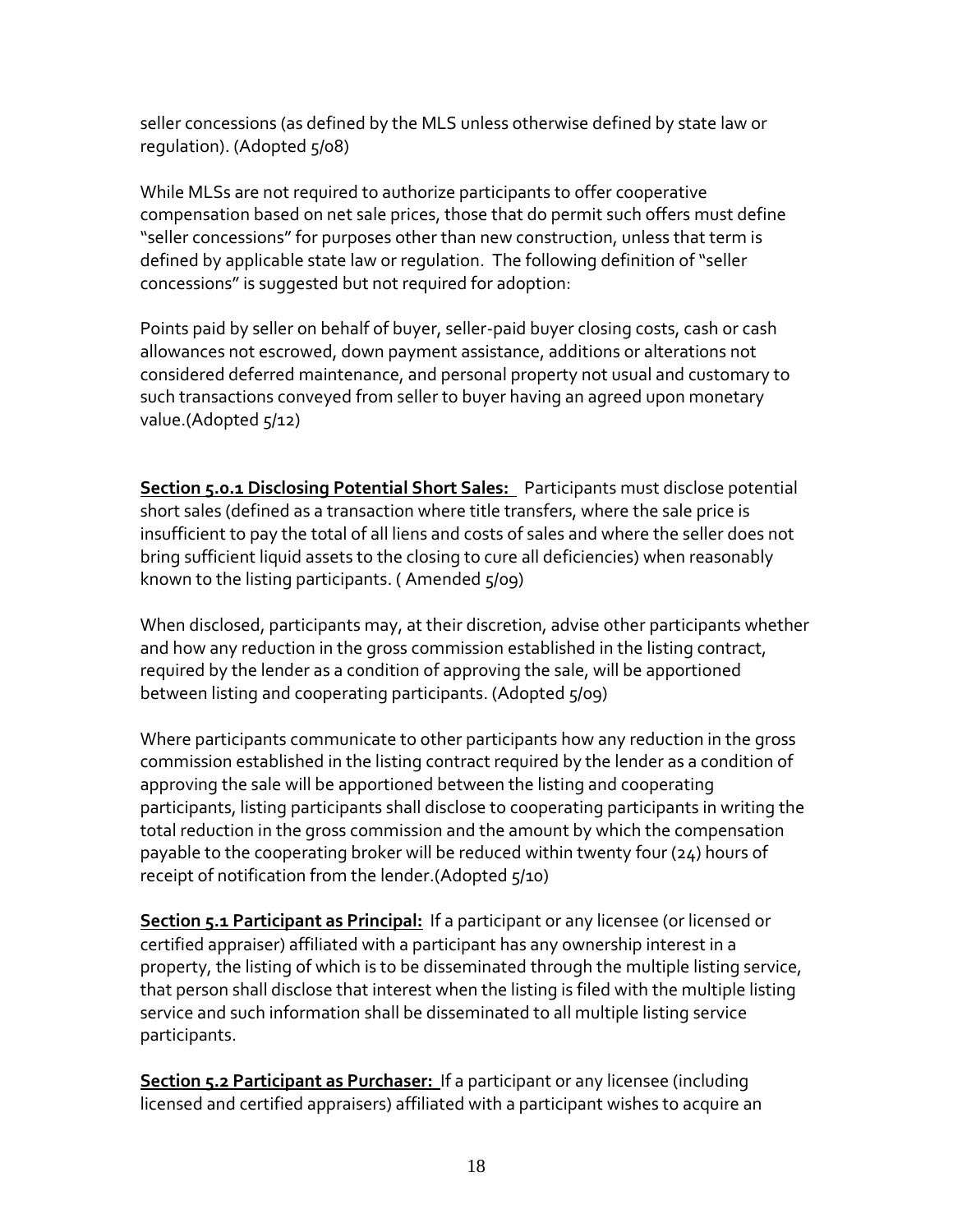interest in property listed with another participant, such contemplated interest shall be disclosed, in writing, to the listing broker not later than the time an offer to purchase is submitted to the listing broker. (Adopted 2/92)

**Listing Fee:** For filing a listing with the service, a fee of \$10.00 shall be billed for **each new** listing on the monthly MLS billing also a fee of \$2.00 shall be billed for each new rental added to the service.

Multiple Listing Service Fees are due and payable on the first day of each month and delinquent if not paid by the  $15<sup>th</sup>$  (fifteenth) day of each month. If the Multiple Listing fees are not paid within 30 (thirty) days of the delinquent date, the delinquent MLS Participant shall be automatically suspended from the Association and MLS Services (subject to existing MLS Rules pertaining to listings of expelled Participants). The delinquent member may be reinstated upon payment in full of the amount due, plus a reinstatement charged of \$50.00 (fifty dollars). If no reinstatement is made within 30 (thirty) days of suspension, the delinquent members' association membership and all association services will be terminated with the approval of the Board of Directors, after verification of the amount owed.

Leaves of absence for more than 120 (one hundred twenty) may be considered by a letter to the MLS Committee. The letter should be directed to the association office prior to the first day of the month in which the leave is to begin. Each request will be dealt with on its own merits. Members' accounts must be current prior to leave of absence being granted.

**Fines:** Any MLS Participant/Agent that gives their login and password to unauthorized persons shall be fined \$1,000.00 (one thousand dollars).

Any Participant that fails to include street address in the closed information (within 48 hours of change of status) will be fined \$100 (one hundred) for each listing that is not in compliance. This fine will be after the company is warned in writing of the discrepancy. If they still do not update the data, then the Participant will be summoned before the MLS Committee for a hearing and face suspension from MLS. *This policy includes any violation of MLS data.*

Also, failure to comply with the MLS Rules and Regulations and the IDX Rules and Regulations can result in expulsion and/or fines up to \$1,000.00 (one thousand dollars).

### **Compliance with Rules**

**Section 7 Compliance with Rules—Authority to Impose Discipline:** By becoming and remaining a participant or subscriber in this MLS, each participant and subscriber agrees to be subject to the rules and regulations and any other MLS governance provision. The MLS may, through the administrative and hearing procedures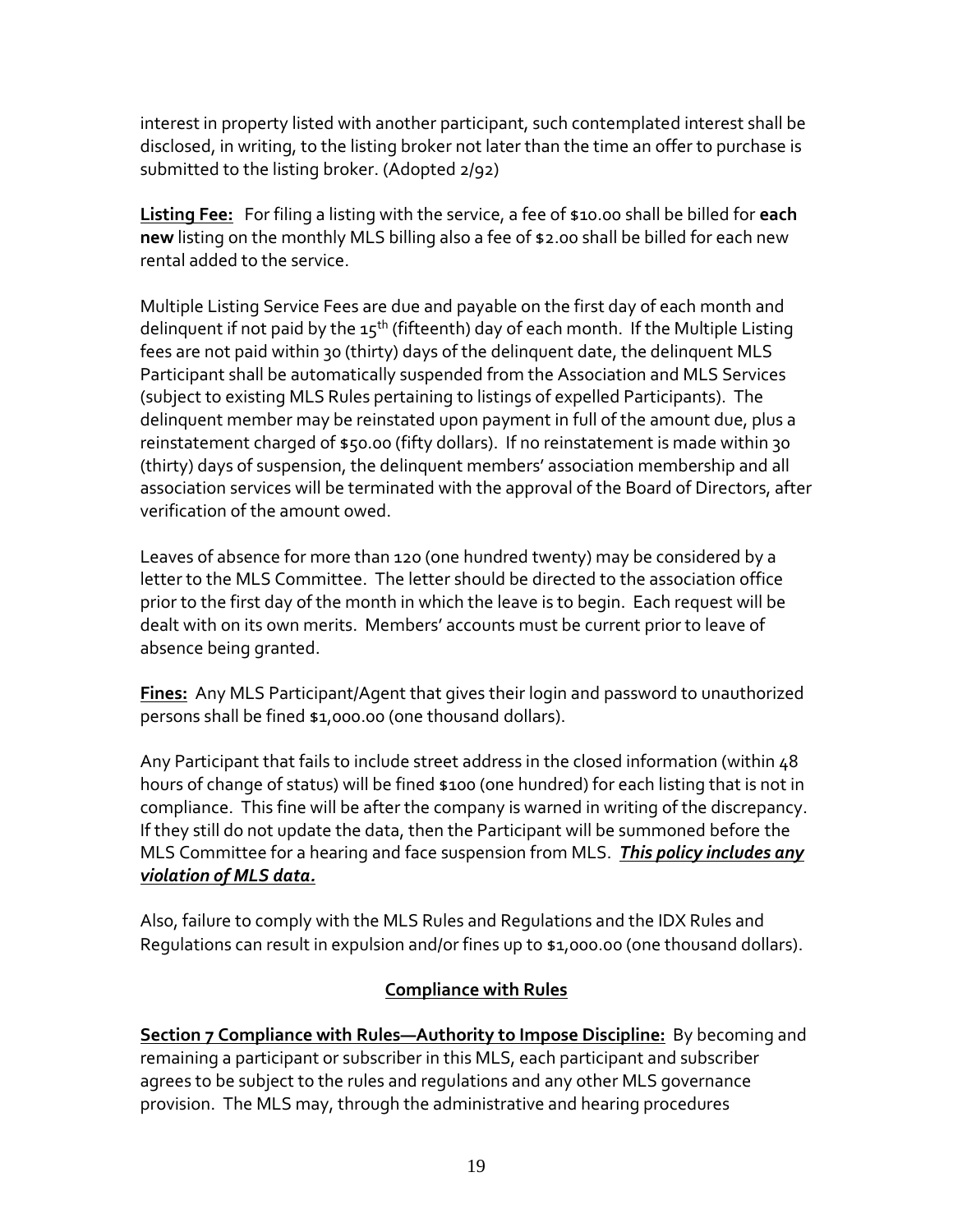established in these rules, impose discipline for violations of the rules and other MLS governance provisions. Discipline that may be imposed may only consist of one or more of the following:

- a. letter of warning
- b. letter of reprimand
- c. attendance at MLS orientation or other appropriate courses or seminars which the participant or subscriber can reasonably attend taking into consideration cost, location, and duration
- d. appropriate, reasonable fine not to exceed \$15,000.00 (fifteen thousand dollars)
- e. suspension of MLS rights, privileges, and services for not less than 30 (thirty) days nor more than 1(one) year
- f. termination of MLS rights, privileges, and services with no right to reapply for a specified period not toe exceed 3 (three) years. (Revised 11/14)

Note: A participant (or user/subscriber, where appropriate) can be placed on probation. Probation is not a form of discipline. When a participant (or user/subscriber, where appropriate) is placed on probation the discipline is held in abeyance for a stipulated period of time not longer than one (1) year. A subsequent finding of a violation of the MLS rules during the probationary period may, at the discretion of the Board of Directors, result in the imposition of the suspended discipline. Absent any subsequent findings of a violation during the probationary period, both the probationary status and the suspended discipline are considered fulfilled, and the individual's record will reflect the fulfillment. The fact that one or more forms of discipline are held in abeyance during the probationary period does not bar imposition of other forms of discipline which will not be held in abeyance. (Revised 5/14)

**Section 7.1 Compliance with Rules:** The following action may be taken for noncompliance with the rules:

- a. for failure to pay any service charge or fee within  $1$  (one) month of the date due, and provided that at least 10 (ten) days notice has been given, the service shall be suspended until service charges or fees are paid in full
- b. for failure to comply with any other rule, the provisions of Section 9 and 9.1 shall apply

**Note:** Generally, warning, censure, and the imposition of a moderate fine are sufficient to constitute a deterrent to violation of the rules and regulations of the multiple listing service. Suspension or termination is an extreme sanction to be used in cases of extreme or repeated violation of the rules and regulations of the service. If the MLS desires to establish a series of moderate fines, they should be clearly specified in the rules and regulations. (Amended 11/88)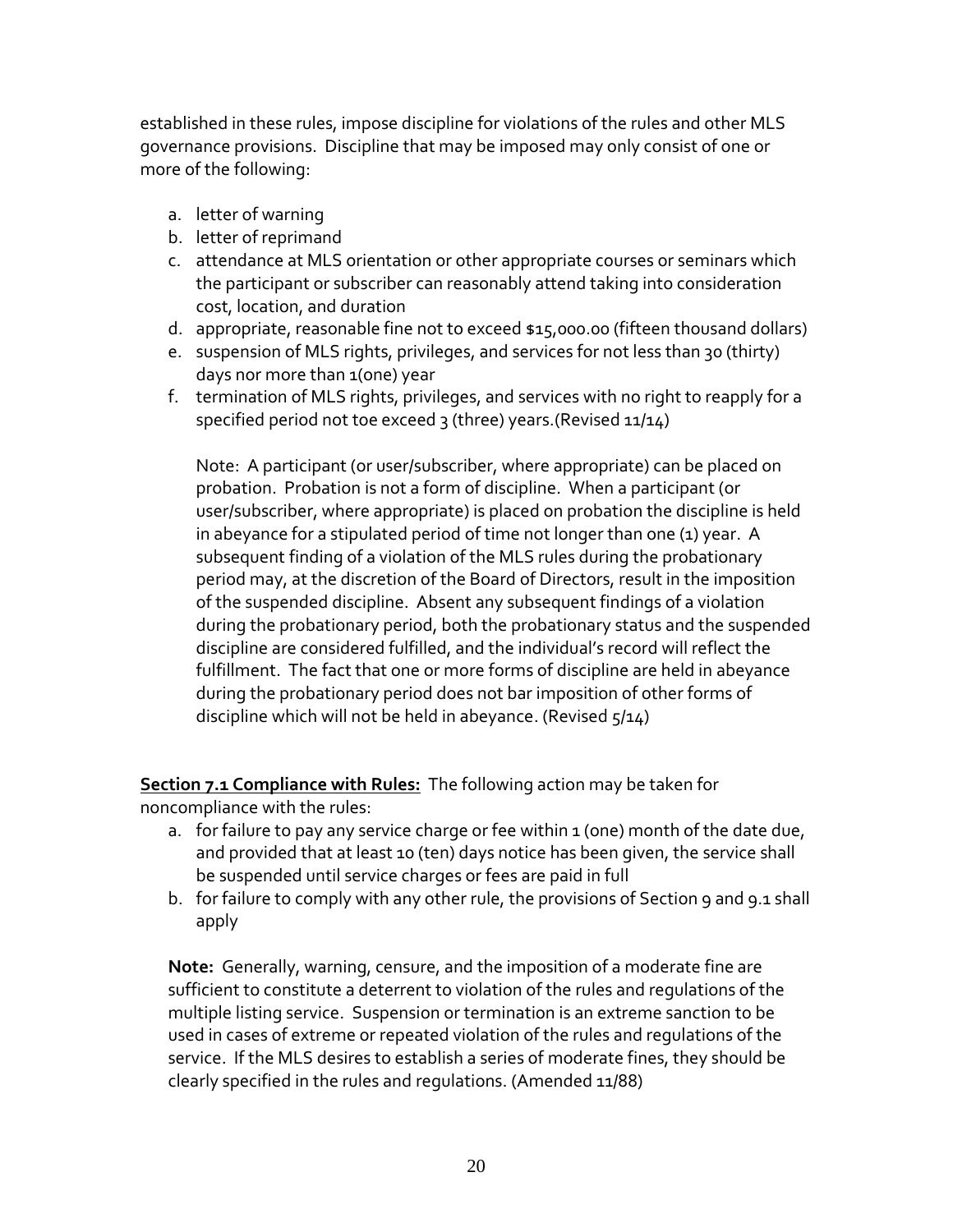#### **Meetings**

**Section 8 Meetings of MLS Committee:** The Mulltiple Listing Service shall meet for the transaction of its business at a time and place to be determined by the committee or at the call of the chairperson.

**Section 8.1 Meetings of MLS Participants:** The committee may call meetings of the participants in the service to be known as meetings of the multiple listing service.

**Section 8.2 Conduct of Meetings:** The chairperson shall preside at all meetings or, in their absence; a temporary chairperson from the membership of the committee shall be named by the chairperson or, upon his failure to do so, by the committee.

### **Enforcement of Rules and Disputes**

**Section 9 Consideration of Alleged Violations:** The committee shall give consideration to all written complaints having to do with violations of the rules and regulations. By becoming and remaining a participant, each participant agrees to be subject to these rules and regulations, the enforcement of which are at the sole discretion of the Committee (Board of Directors). (Amended 5/18)

**Section 9.1 Violation of Rules and Regulations:** If the alleged offense is a violation of the rules and regulations of the service and does not involve a charge of alleged unethical conduct or request for arbitration, it may be administratively considered and determined by the multiple listing service committee, and if a violation is determined, the committee may direct the imposition of sanction, provided the recipient of such sanction may request a hearing before the professional standards committee of the association in accordance with the bylaws and rules and regulations of the Association of REALTORS® within 20 (twenty) days following receipt of the committee's decision. (Amended 11/96)

If, rather than conducting an administrative review, the multiple listing service committee has a procedure established to conduct hearings, the decision of the multiple listing committee may be appealed to the board of directors of the Association of REALTORS® within 20 (twenty) days of the tribunal's decision being rendered. Alleged violations involving unethical conduct shall be referred to the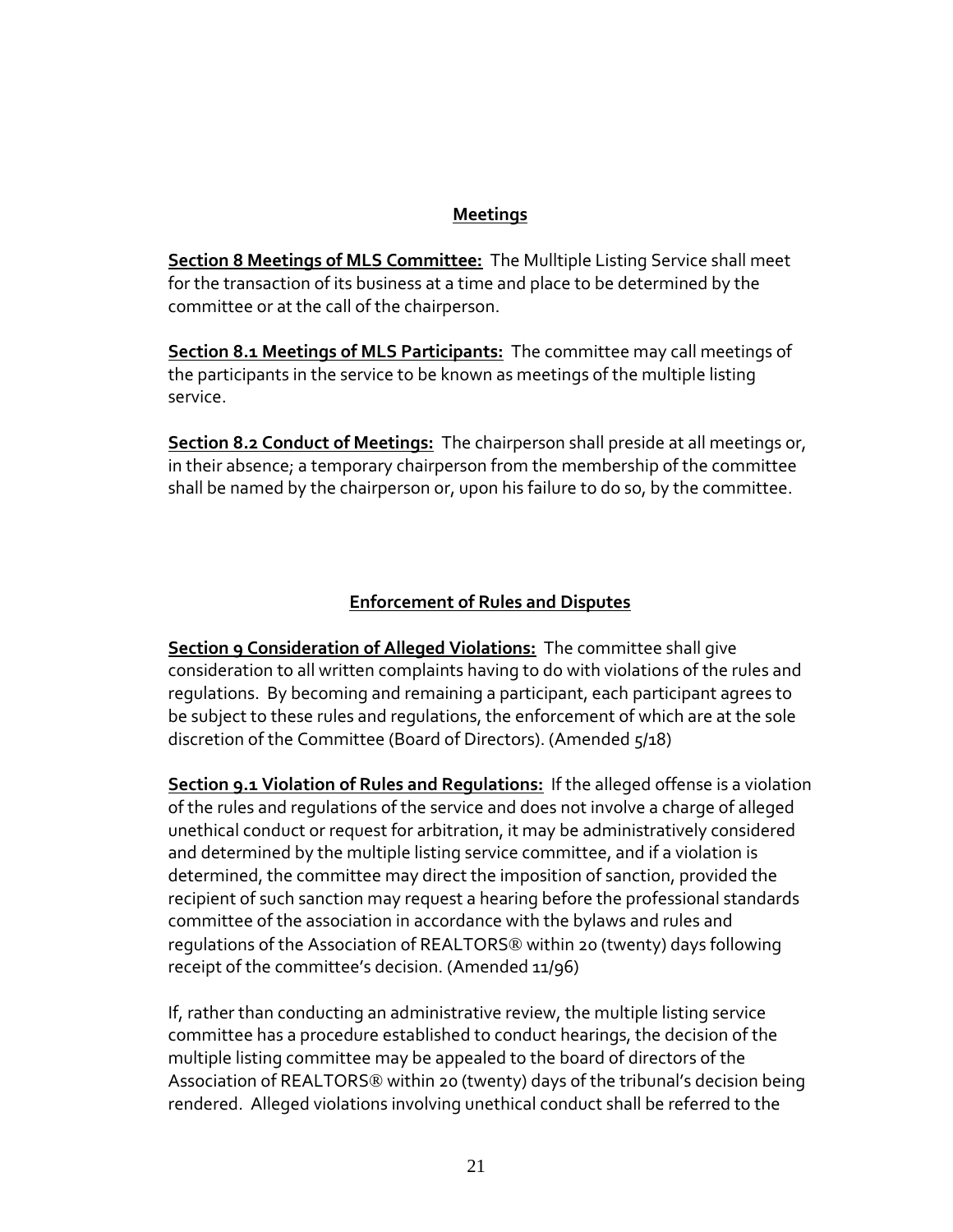Association's grievance committee for processing in accordance with the professional standards procedures of the association. If the charge alleges a refusal to arbitrate, such charge shall be referred directly to the board of directors of the Association of REALTORS®. (Amended 2/98)

**Section 9.2 Complaints of Unethical Conduct:** All other complaints of unethical conduct shall be referred by the committee to the secretary of the Association of REALTORS® for appropriate action in accordance with the professional standards procedures established in the Association's bylaws. (Amended 11/88)

**Section 9.3.Complaints of Unauthorized Use of Listing Content: Any Participant who believes another Participant has engaged in the unauthorized use or display of listing content, including photographs, images, audio or video recordings, and virtual tours, shall send notice of such alleged unauthorized use to the MLS. Such notice shall be in writing, specifically identify the allegedly unauthorized content, and be delivered to the MLS not more than sixty (60) days after the alleged misuse was first identified. No participant may pursue action over the alleged unauthorized use and display of listing content in a court of law without first completing the notice and response procedures outlined in the Section 9.3. of the MLS rules.**

**Upon receiving a notice, the committee (Board of Directors) will send the notice to the Participant who is accused of unauthorized use. Within ten (10) days from receipt, the Participant must either: 1) remove the allegedly unauthorized content, or 2) provide proof to the committee (Board of Directors) that the use is authorized. Any proof submitted will be considered by the Committee (Board of Directors), and a decision of whether it establishes authority to use the listing content will be made within thirty (30) days.**

**If the Committee (Board of Directors) determines that the use of the content was unauthorized, the Committee (Board of Directors) may issue a sanction pursuant to Section 7 of the MLS rules, including a request to remove and/or stop the use of the unauthorized content within ten (10) days after transmittal of the decision. If the unauthorized use stems from a violation of the MLS rules that too will be considered at the time of establishing appropriate sanction.**

**If after ten (10) days following transmittal of the Committee's (Board of Director's) determination the alleged violation remains uncured (i.e. the content is not removed or the rules violation remains uncured), then the complaining party may seek action through a court of law. (Adopted 5/18)**

**Section 9.4 MLS Rules Violations: MLS Participants may not take legal action against another Participant for alleged rules violation(s) unless the complaining**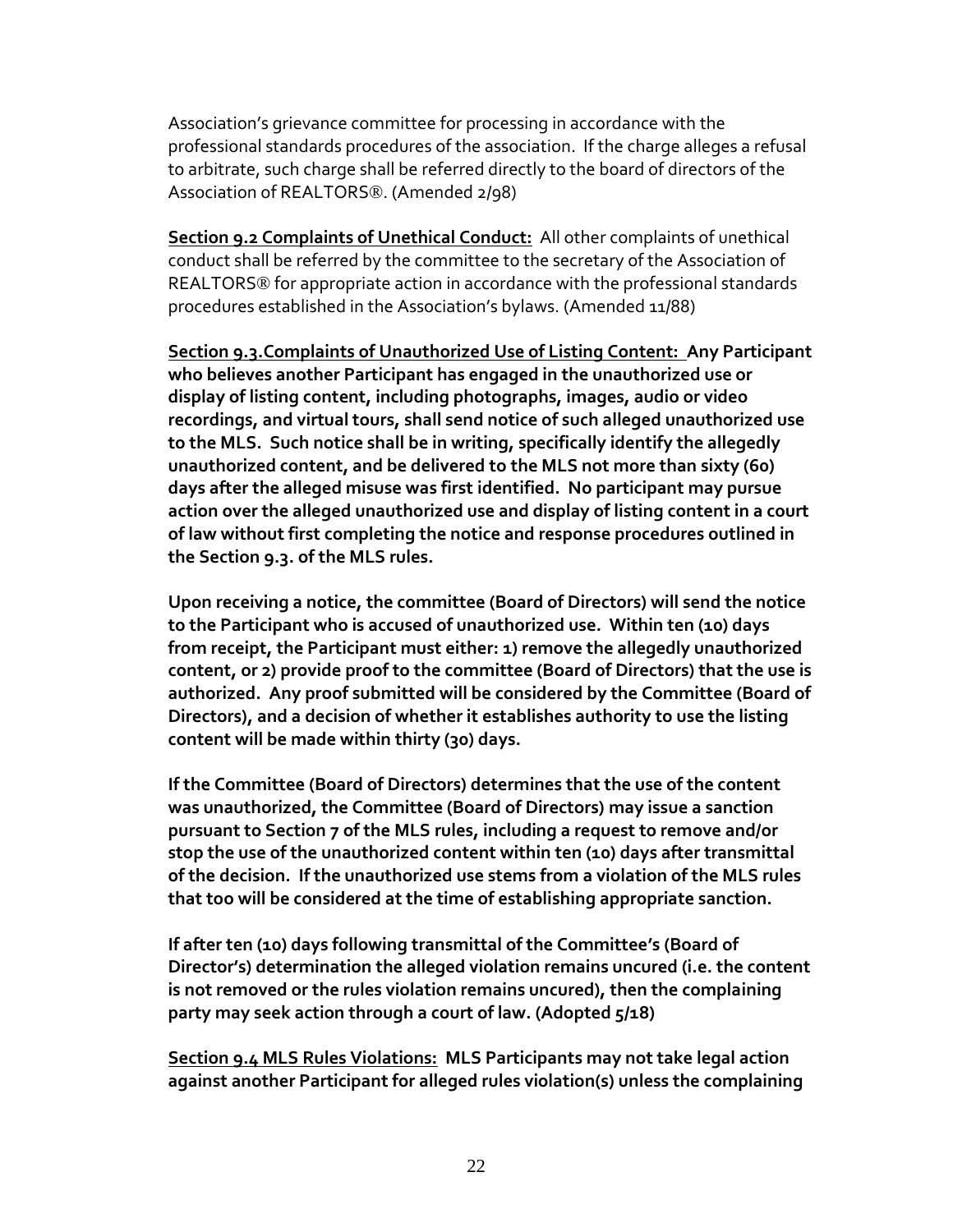**participant has first exhausted the remedies provided in these rules. (Adopted 5/18)**

## **Confidentiality of MLS Information**

**Section 10 Confidentiality of MLS Information:** Any information provided by the multiple listing service to the participants shall be considered official information of the service. Such information shall be considered confidential and exclusively for the use of participants and real estate licensees affiliated with such participants and those participants who are licensed or certified by an appropriate state regulatory agency to engage in the appraisal of real property and licensed or certified appraisers affiliated with such participants. (Amended 4/92)

**Section 10.1 MLS Not Responsible for Accuracy of Information:** The information published and disseminated by the service is communicated verbatim, without change by the service, as filed with the service by the participant. The service does not verify such information provided and disclaims any responsibility for its accuracy. Each participant agrees to hold the service harmless against any liability arising from any inaccuracy or inadequacy of the information such participant provides.

## **Ownership of MLS Compilation\* and Copyright**

**Section 11: By the act of submitting any property listing content to the MLS, the Participant represents and warrants that he or she is fully authorized to license the property listing content as contemplated by and in compliance with this section and these rules and regulations, and also thereby does grant to the MLS license to include the property listing content in its copyrighted MLS compilation and also in any statistical report on comparables. Listing content includes, but is not limited to, photographs, images, graphics, audio and video recordings, virtual tours, drawings, descriptions, remarks, narratives, pricing information, and other details of information related to the listed property. (Amended 5/18)**

**Each Participant who submits listing content to the MLS agrees to defend and hold the MLS and every other Participant harmless from and against any liability or claim arising from any inaccuracy of the submitted listing content or any inadequacy of ownership, license, or title to the submitted listing content. (Adopted 5/18)**

**Note: The Digital Millennium Copyright Act (DMCA) is a federal copyright law that enhances the penalties for copyright infringement occurring on the**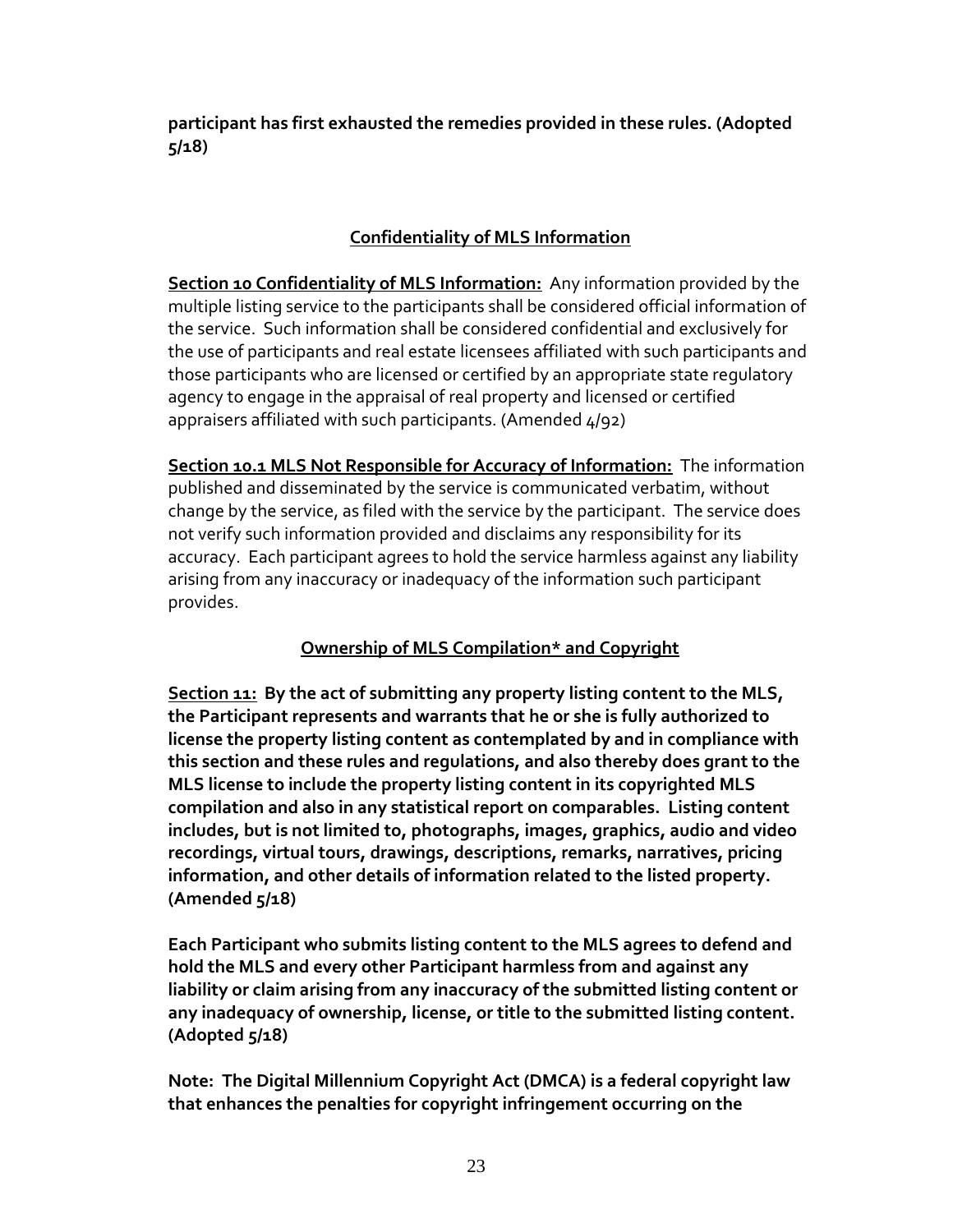**Internet. The law provides exemptions or "safe harbors" from copyright infringement liability for online service providers (OSP) that satisfy certain criteria. Courts construe the definition of "online service provider" broadly, which would likely include MLSs as well as participants and subscribers hosting an IDX display.**

**One safe harbor limits the liability of an OSP that hosts a system, network or website on which Internet users may post user-generated content. If an OSP complies with the provisions of this DMCA safe harbor, it cannot be liable for copyright infringement if a user posts infringing material on its website. This protects an OSP from incurring significant sums in copyright infringement damages, as statutory damages are as high as \$150,000 per work. For this reason, it is highly recommended that MLSs, participants and subscribers comply with the DMCA safe harbor provisions discussed herein. To qualify for this harbor, the OSP must:**

**1. Designate on its website and register with the Copyright Office an agent to receive takedown requests. The agent could be the MLS, participant, subscriber, or other individual or entity.**

**2. Develop and post a DMCA-compliant website policy that addresses repeat offenders.**

**3. Comply with the DMCA takedown procedure. If a copyright owner submits a takedown notice to the OSP, which alleges infringement of its copyright at a certain location, then the OSP must promptly remove allegedly infringing material. The alleged infringer may submit a counter-notice that the OSP must share with the copyright owner. If the copyright owner fails to initiate a copyright lawsuit within ten (10) days, then the OSP may restore the removed material.**

**4. Have no actual knowledge of any complained-of infringing activity.**

**5. Not be aware of facts or circumstances from which complained-of infringing activity is apparent.**

**6. Not received a financial benefit attributable to complained-of infringing activity when the OSP is capable of controlling such activity.**

**Full compliance with these DMCA safe harbor criterial will mitigate an OSP's copyright infringement liability. For more information see 17 U.S.C. 512 (Adopted 11/15)**

\*The term MLS compilation, as used in Sections 11 and 12 herein, shall be construed to include any format in which property listing data is collected and disseminated to the participants, including but not limited to bound book, loose leaf binder, computer database, card file, or any other format whatsoever.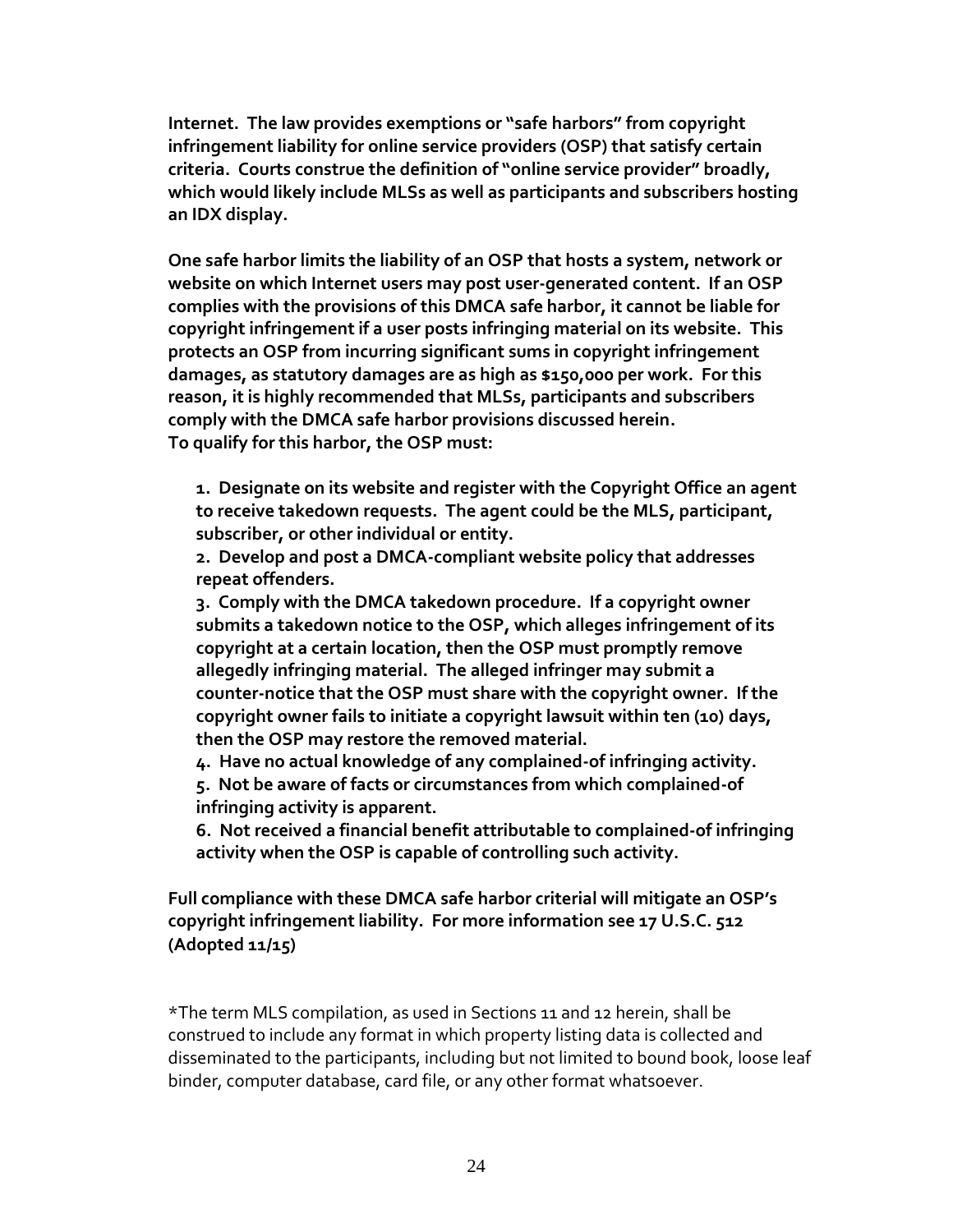**Section 11.1:** All right, title, and interest in each copy of every multiple listing compilation created and copyrighted by the Longleaf Pine REALTORS® , Inc. and in the copyrights therein, shall at all times remain vested in the Longleaf Pine REALTORS®, Inc.

**Section 11.2 Display:** Each participant shall be entitled to lease from the Longleaf Pine REALTORS®, Inc. a number of copies of each MLS compilation sufficient to provide the participant and each person affiliated as a license (including licensed or certified appraisers) with such participant with one copy of such compilation. The participant shall pay for each such copy the rental fee set by the association.\*

Participants shall acquire by such lease only the right to use the MLS compilation in accordance with these rules.

\*This section should not be construed to require the participant to lease a copy of the MLS compilation for any licensee or (licensed or certified appraiser) affiliated with the participant who is engaged exclusively in a specialty of the real estate business other than listing, selling, or appraising the types of properties which are required to be filed with the MLS and who does not, at any time, have access to or use of the MLS information or MLS facility of the association.

### **Use of Copyrighted MLS Compilation**

**Section 12 Distribution:** Participants shall, at all times, maintain control over and responsibility for each copy of any MLS compilation leased to them by the Association of REALTORS®, and shall not distribute any such copies to persons other than subscribers who are affiliated with such participant as licensees, those individuals who are licensed or certified by an appropriate state regulatory agency to engage in the appraisal of real property, and any other subscribers as authorized pursuant to the governing documents in the MLS. Use of the information developed by or published by an association multiple listing service is strictly limited to the activities authorized under a participant's licensure(s) or certification, and unauthorized uses are prohibited. Further, none of the foregoing is intended to convey participation or membership or any right of access to information developed or published by an association multiple listing service where access to such information is prohibited by law. (Amended  $4/92$ )

**Section 12.1 Display:** Participants and those persons affiliated as licensees with such participants shall be permitted to display the MLS compilation to prospective purchasers only in conjunction with their ordinary business activities of attempting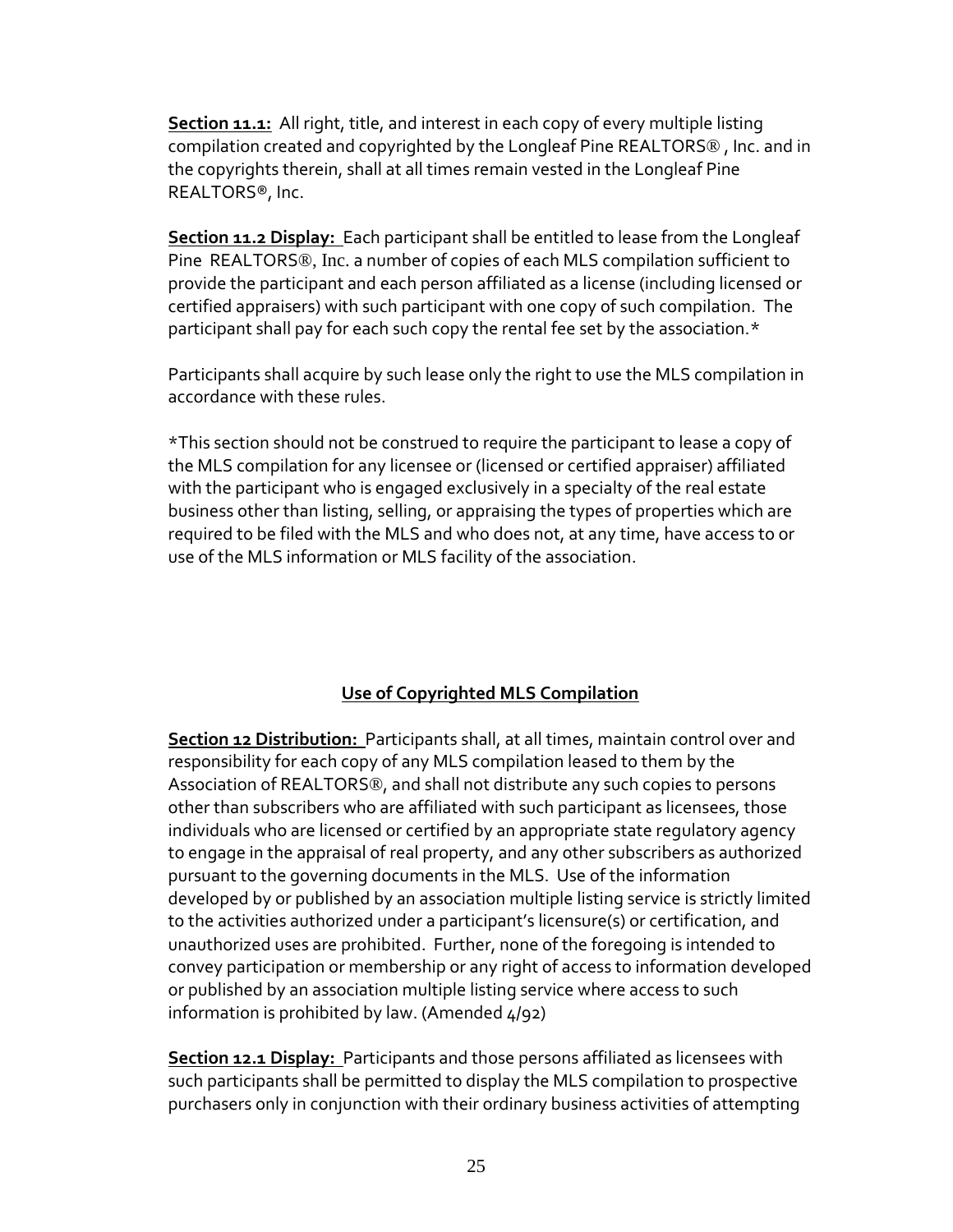to locate ready, willing, and able buyers for the properties described in said MLS compilation.

**Section 12.2 Reproduction:** Participants or their affiliated licensees shall not reproduce any MLS Compilation or any portion thereof except in the following limited circumstances:

Participants or their affiliated licensees may reproduce from the MLS compilation, and distribute to prospective purchasers, a reasonable number of single copies of property listing data contained in the MLS compilation which relate to any properties in which the prospective purchasers are or may, in the judgment of the Participant or their affiliated licensees, be interested.

Nothing contained herein shall be construed to preclude any Participant from utilizing, displaying, distributing, or reproducing property listing sheets or other compilations of data pertaining exclusively to properties currently listed herein shall be construed to preclude any Participant fro utilizing, displaying, distributing, or reproducing property listing sheets or other compilations of data pertaining exclusively to properties currently listed for sale with the Participant.

Any MLS information, whether provided in written or printed form, provided electronically, or provided in any other form or format, is provided in written or printed form, provided electronically, or provided in ay other form or format, is provided for the exclusive use of the participant and those licensees affiliated with the Participant who are authorized to have access to such information. Such information may not be transmitted, retransmitted or provided in any manner to any unauthorized individual, office, or firm.

None of the foregoing shall be construed to prevent any individual legitimately in possession of current listing information, sold information, comparables, or statistical information from utilizing such information to support valuations on particular properties for clients and customers. Any MLS content in data feeds available to participants for real estate brokerage purposes must also be available to participants for valuation purposes, including automated valuations. MLSs must either permit use of existing data feeds, or create a separate data feed, to satisfy this requirement. MLSs may require executive of a third party license agreement where deemed appropriate by the MLS. MLSs may require participants who will use such data feeds to pay the reasonably estimated costs incurred by the MLS in adding or enhancing its downloading capacity for this purpose. Information deemed confidential may not be used as supporting documentation. Any other use of such information is unauthorized and prohibited by these rules and regulations.(Amended 5/14)

\*It is intended that the Participant be permitted to provide prospective purchasers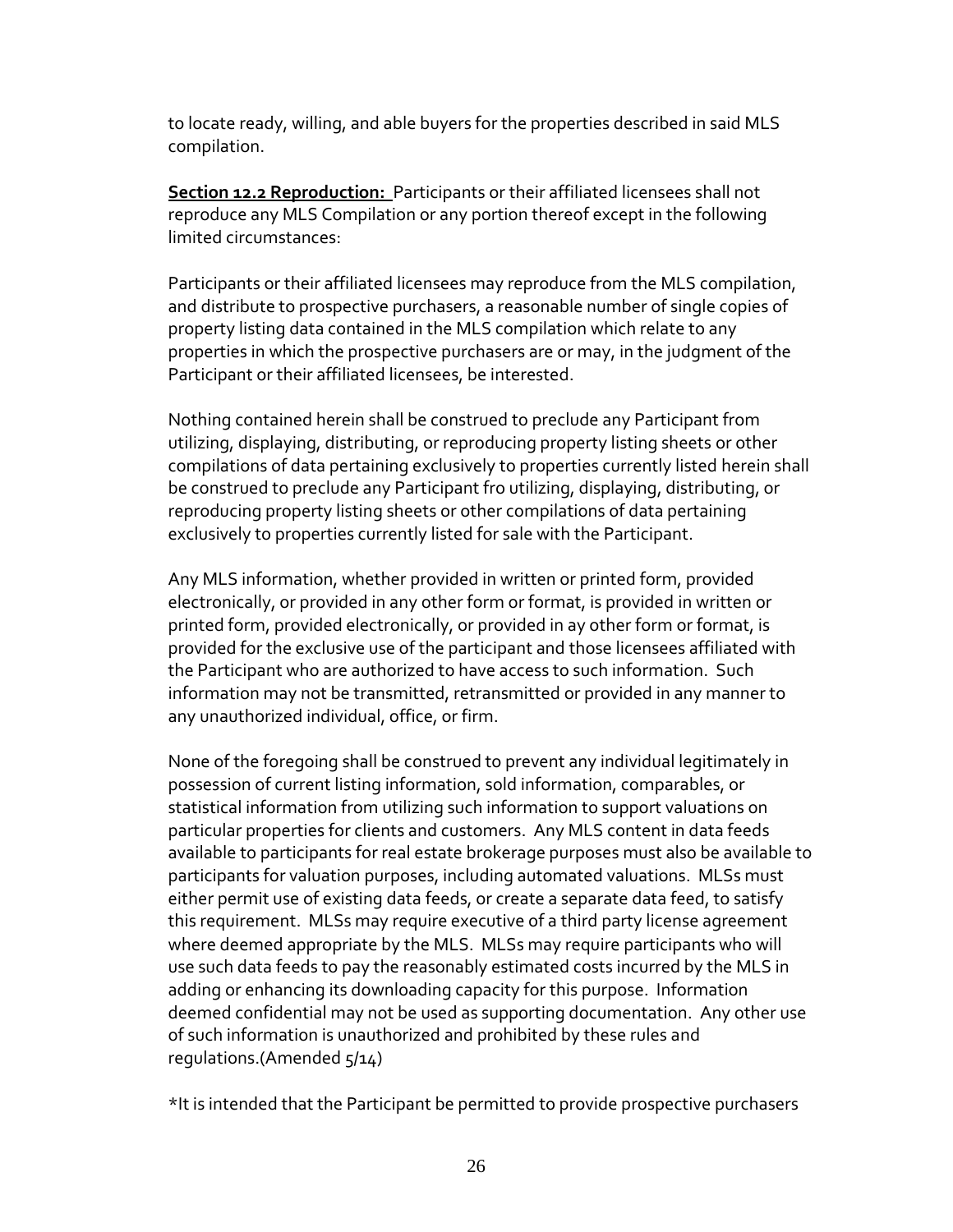with listing data relating to properties which the prospective purchaser has a bonafide interest in purchasing or in which the Participant is seeking to promote interest. The term reasonable, as used herein, should therefore be construed to permit only limited reproduction of property listing data intended to facilitate the prospective purchasers' decision making process in the consideration of a purchase. Factors which shall be considered in deciding whether the reproductions made are consistent with this intent, and this reasonable in number, shall include, but are not limited to, the total number of listings in the MLS Compilation, how closely the types of properties contained in such listings accord with the prospective purchaser's expressed desires and ability to purchase, whether the reproductions were made on a selective basis, and whether the type of properties contained in the property listing data is consistent with a normal itinerary properties which would be shown to the prospective purchaser.

### **Use of MLS Information**

**Section 13 Limitations on Use of MLS Information:** Use of information from MLS compilation of current listing information, from the Association's Statistical Report, or from any Sold or comparable report of the Association or MLS for public massmedia advertising by an MLS Participant or in other public representations may not be prohibited.

However, any print or non-print forms of advertising or other forms of public representations based in whole or in part on information supplied by the Association or its MLS must clearly demonstrate the period of time over which such claims are based and must include the following, or substantially similar, notice:

Based on information from the Longleaf Pine REALTORS®, Inc. for the period (Date) through (Date). (Amended 11/93)

\*NOTE: This representation is based in whole or in part on data supplied by the Longleaf Pine REALTORS® , Inc.or its Multiple Listing Service. Neither the Association nor its MLS guarantee or is in any way responsible for its accuracy. Data maintained by the Association or its MLS may not reflect all real estate activity in the market.

**Section 13.1 Websites that Display Listing Data:** Any website that displays listings must be under the control of the broker.

### **Changes in Rules and Regulations**

**Section 14 Changes in Rules and Regulations:** Amendments to the Rules and Regulations of the Service shall be by a 2/3 (two-thirds) vote of the Members of the